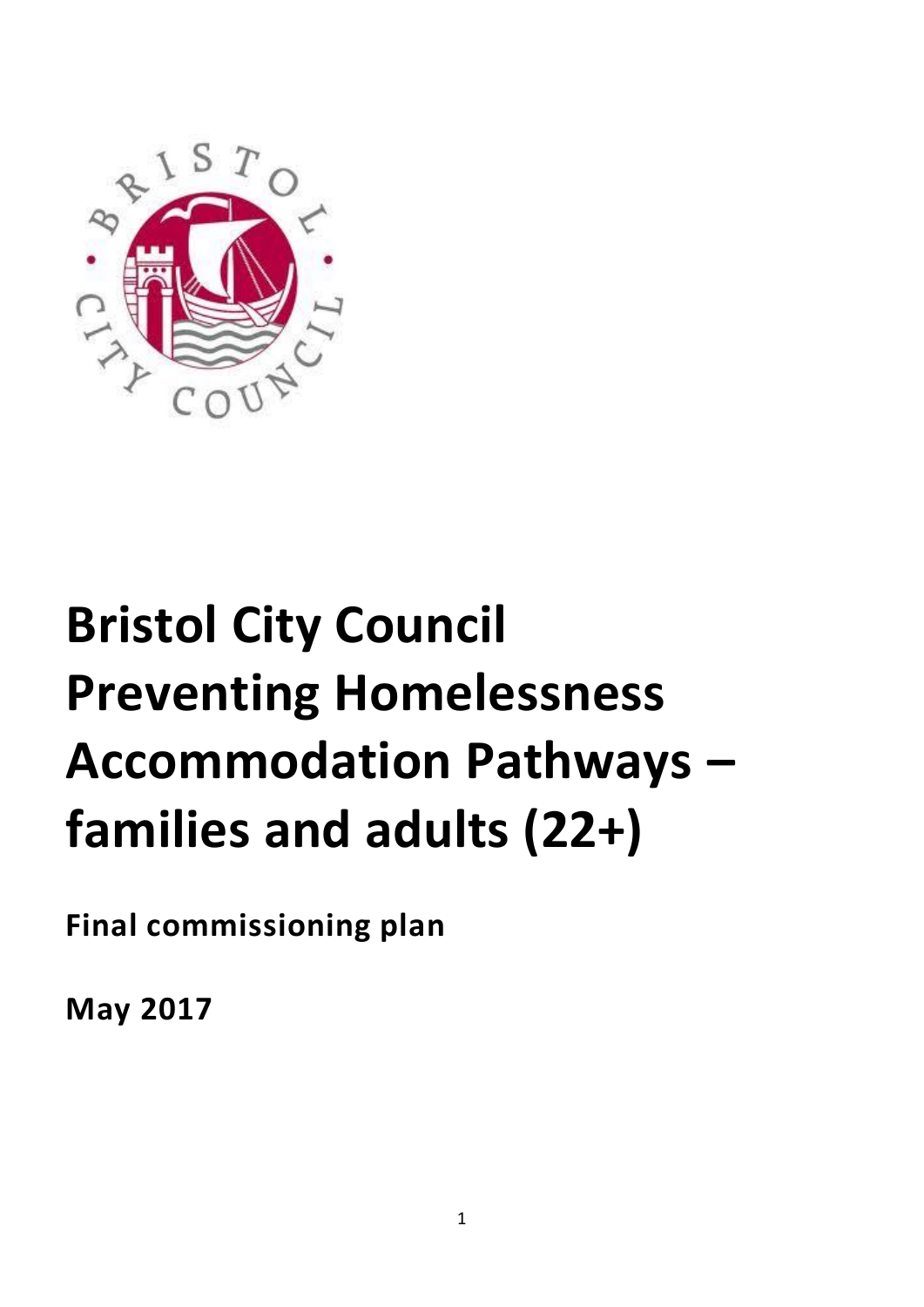# <span id="page-1-0"></span>Contents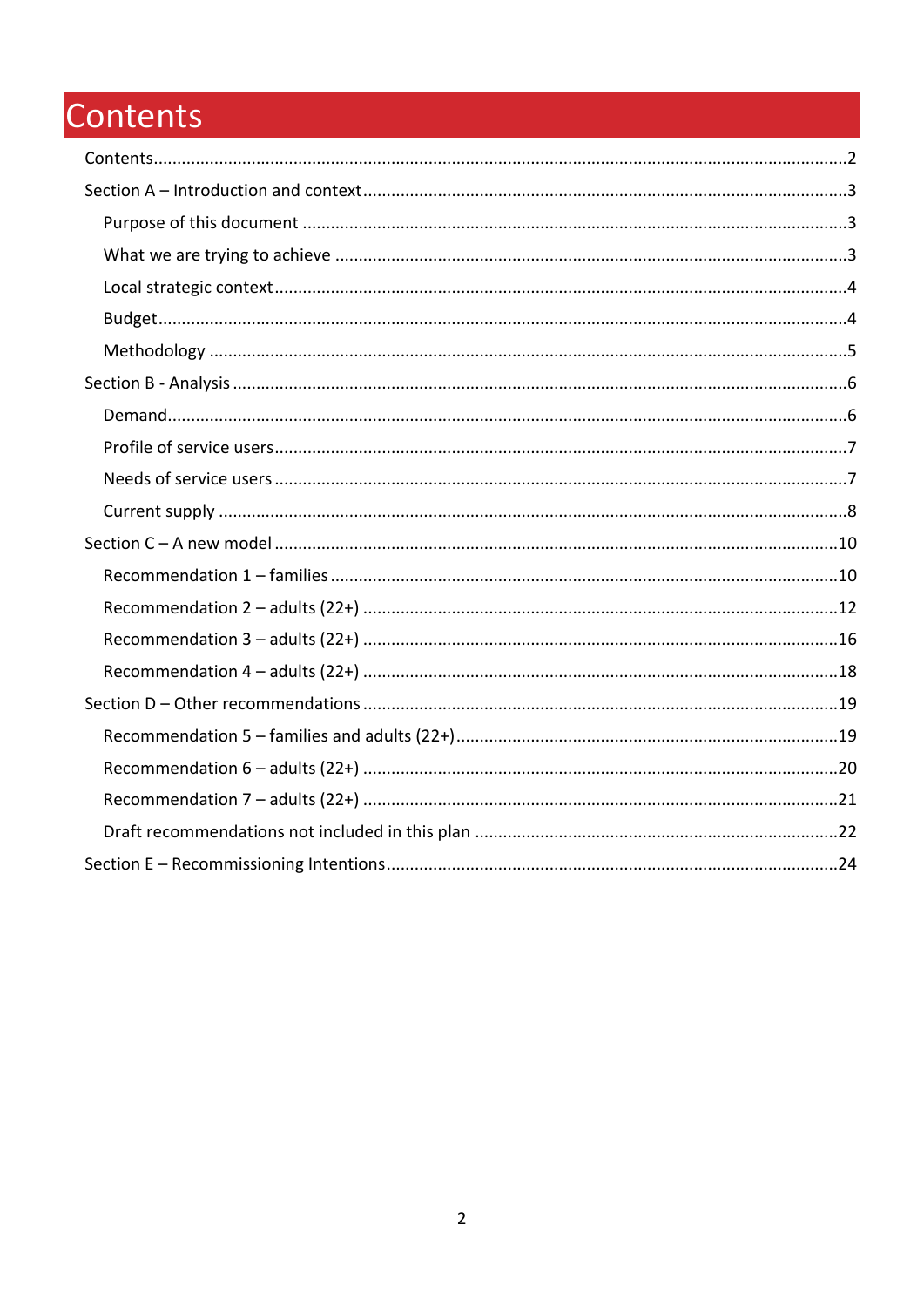# <span id="page-2-0"></span>Section A – Introduction and context

#### <span id="page-2-1"></span>**Purpose of this document**

This plan describes how we will provide accommodation services to protect people from homelessness now and in the future. It informs providers of services, users of services and other stakeholders about how the Council will work with its partners to provide the right accommodation at the right time to tackle homelessness in Bristol.

Preventing homelessness before it reaches crisis point is vital to the city, but the Council's changing approach to preventing homelessness is not the focus of this plan. This plan is about how to help people recover from homelessness, and ensure that homelessness is not repeated, by providing sustainable accommodation with support to families and adults (22+). The plan does not relate to services for young people (aged 16-21), which are the subject of a linked commissioning plan – the Young People's Housing and Independence Pathway Plan.<sup>1</sup>

#### <span id="page-2-2"></span>**What we are trying to achieve**

We want preventing homelessness accommodation based services to achieve the following:

- Help households to access and/or provide households with the right type of accommodation (based on their needs) once they have become homeless.
	- o Reduce the number of people sleeping rough.
	- o Reduce the need for spot purchased emergency accommodation.
- Help people to gain the skills to prevent them becoming homeless again.
	- $\circ$  Improve numbers moving on to independent living or positively within the pathway.
	- o Build resilience and help people access training/employment.
	- o Reduce repeat incidences of homelessness, including amongst people with complex needs and people for whom the existing pathways have not worked.

In order to achieve these objectives, we need to:

- Align supply and demand so that the right type of accommodation is available at the right time to people in need.
- Make the most efficient use of accommodation by:
	- o Reducing void times;
	- o Helping people move on as quickly as possible;
	- o Reducing the number of refused referrals (by both providers and service users).
- Maximise opportunities for more holistic commissioning and benefit from other initiatives (e.g. Substance Misuse Team commissioning / Golden Key<sup>2</sup> / Preventing Homelessness Strategy action plan delivery).
- Make sure that services are flexible enough to deal with changing demands.
- Maintain a healthy provider market, building on the partnership working achieved through the Homelessness Agencies Meeting (HAM), Golden Key, Rough Sleeper Partnership etc.

 $\overline{a}$ 

<sup>1</sup> [https://www.bristol.gov.uk/documents/20182/977086/Young+people%E2%80%99s+housing+and+independence+pathway+plan/12bbfbaf-23dd-4586](https://www.bristol.gov.uk/documents/20182/977086/Young+people%E2%80%99s+housing+and+independence+pathway+plan/12bbfbaf-23dd-4586-bf11-5029b956d132) [bf11-5029b956d132](https://www.bristol.gov.uk/documents/20182/977086/Young+people%E2%80%99s+housing+and+independence+pathway+plan/12bbfbaf-23dd-4586-bf11-5029b956d132) 2

<http://www.goldenkeybristol.org.uk/>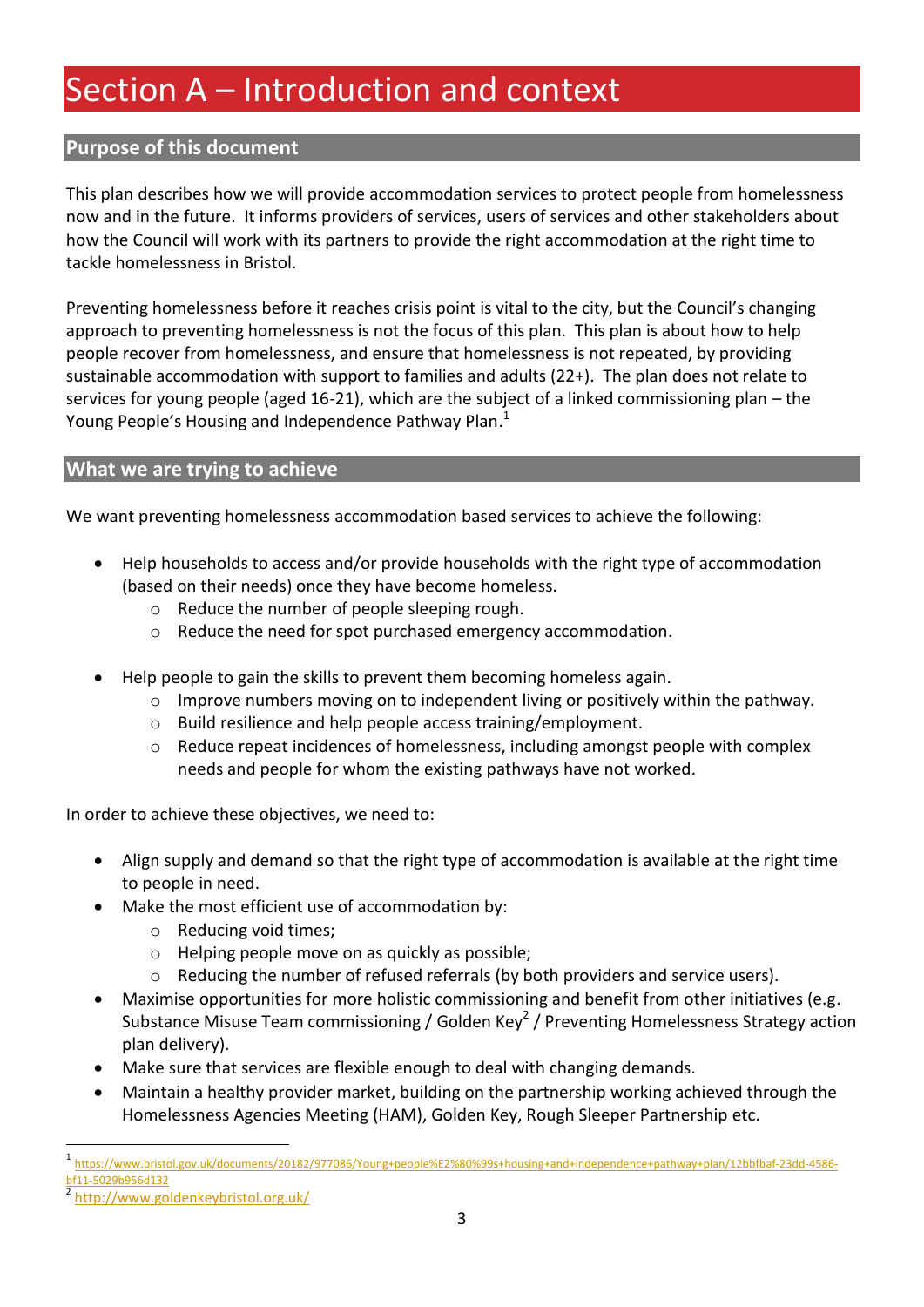- Commission efficiently with consideration to the time required from both commissioners and providers.
- Ensure that ongoing contract management arrangements are clear and feasible within the Council's new structure.

#### <span id="page-3-0"></span>**Local strategic context**

**Corporate Strategy<sup>3</sup> –** The Council's corporate strategy was approved at the Full Council meeting on 21<sup>st</sup> February 2017. As well as budget setting, the strategy contains a number of priorities relevant to this plan, including:

- Decent affordable homes, providing the springboard to achieving a high quality of life.
- Getting involved early to reduce risks later.
- Leading and championing learning and skills keeping Bristol working and learning.
- Reducing health inequalities by focussing on prevention and early intervention and the causes of ill health.
- Promoting good mental health in the wider community, emphasising early intervention, especially for children and young people and those at greatest risk.

**More than a roof – Bristol Housing Strategy 2016-2020<sup>4</sup>** - Emphasises how good quality, suitable housing is essential in helping people to thrive and achieve a high quality of life.

**Bristol Preventing Homelessness Strategy 2013-2018<sup>5</sup>** - Aims for Bristol to provide integrated accessible services that deliver focused preventative support in order to stop the escalation of homelessness, reduce repeat homelessness and significantly reduce the call on other statutory services.

#### <span id="page-3-1"></span>**Budget**

The Council's Corporate Strategy aims to make £92m savings, required because of a mixture of government cuts and increasing demands for services. Consequently, this commissioning plan needs to make around 10% savings from current annual expenditure. This agreed figure is at the lower end of the savings that were consulted on in the Corporate Strategy.

The annual budget for the services in this plan, including the substance misuse accommodation pathway is therefore £6,337,886.

We do not underestimate the challenges of cutting around 10% from these budgets at a time of rising homelessness and increasing difficulties accessing genuinely affordable housing. There are very well evidenced links between homelessness and poor mental and physical health<sup>6</sup>, offending<sup>7</sup> and lower educational attainment<sup>8</sup>, amongst other poor outcomes for people. This plan avoids an overall reduction in the total number of accommodation units available in recognition of the importance of meeting people's basic need for accommodation – proposed savings will instead be achieved mainly through more consistency around unit costs.

 $\overline{a}$ <sup>3</sup> [https://www.bristol.gov.uk/Council-spending-performance/corporate-strategy-2017-2022-consultation](https://www.bristol.gov.uk/council-spending-performance/corporate-strategy-2017-2022-consultation)

<sup>4</sup> <https://www.bristol.gov.uk/housing/housing-strategy-and-supporting-strategies>

<sup>5</sup> <https://www.bristol.gov.uk/housing/housing-strategy-and-supporting-strategies>

<sup>6</sup> <http://www.homeless.org.uk/facts/our-research/homelessness-and-health-research>

<sup>7</sup> <http://www.homeless.org.uk/facts/our-research/better-together-preventing-re-offending-and-homelessness>

[www.gov.scot/resource/doc/1125/0104564.doc](http://www.gov.scot/resource/doc/1125/0104564.doc)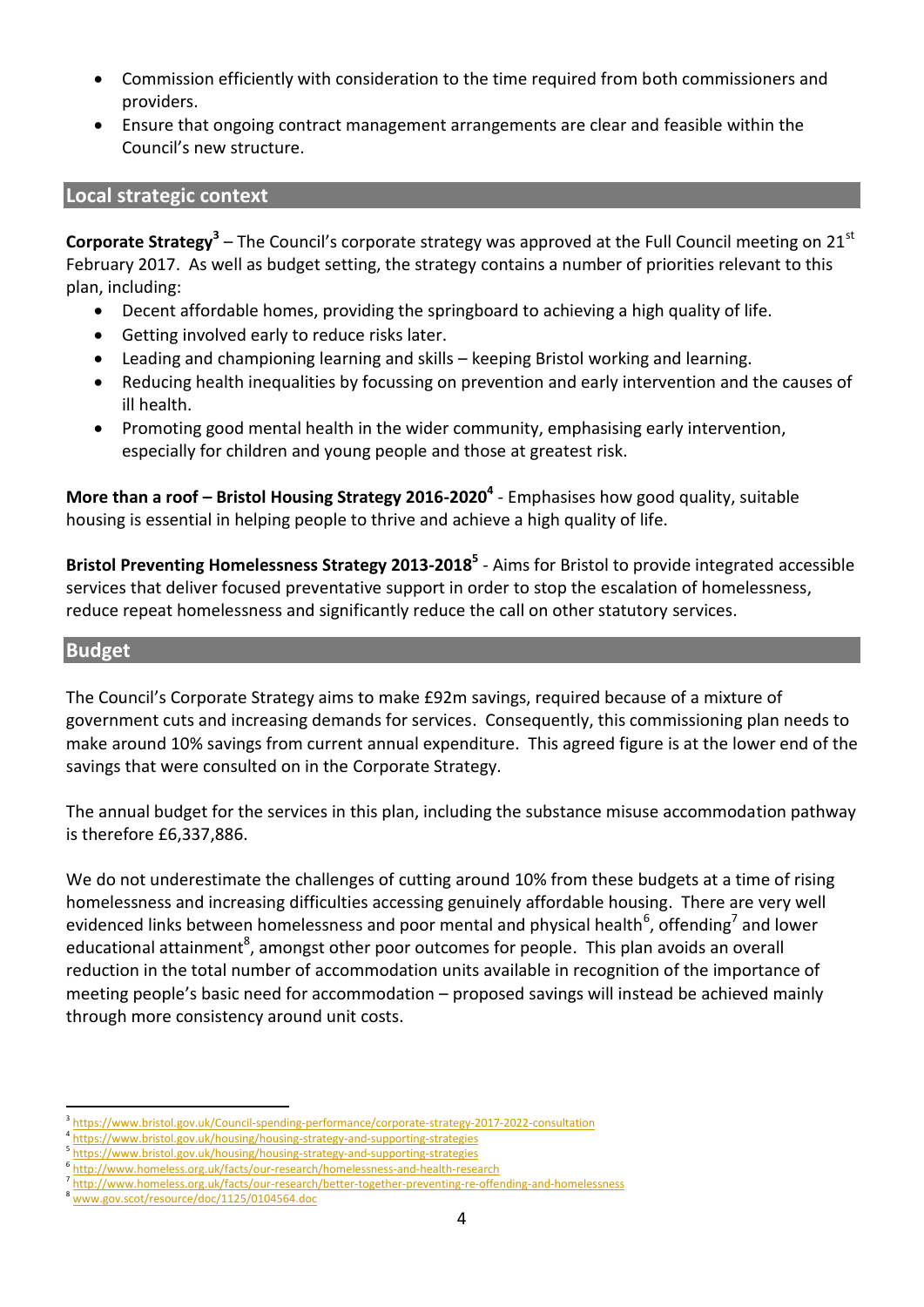Provider budgets will be further squeezed by the 1% annual rent reduction in Registered Provider's supported accommodation from  $1^{\text{st}}$  April 2017 $^9$ .

In writing this plan we have not made allowances for possible changes from central government, like the future funding for supported housing including the proposed cap on supported housing rents to Local Housing Allowance (LHA) levels, or the provisions of the Homelessness Reduction Bill. The details of these external contingencies are not certain and we need to make plans for homelessness services now. Should either of these (or other developments) come into force then we may need to make revisions as necessary.

#### <span id="page-4-0"></span>**Methodology**

This plan has been developed following an extensive consultation period on a draft version of the plan. The draft plan was informed by analysis of data, reviews of current service provision and engagement with stakeholders. The needs analysis is available online<sup>10</sup>.

The consultation period ran from  $21^{st}$  November 2016 to  $10^{th}$  February 2017.

During the 12 week consultation we held three events attended by service providers, service users and other stakeholders.

We also held an event specifically looking at the impact of the proposals on people with different protected characteristics during the development of the draft plan.

We worked with Bristol's expert citizen's homelessness group to gather the views of current and former users of services.

We were invited to attend different meetings, including the Prevention Network, organised by Bristol Women's Voice, Bristol's Homelessness Prevention Team meeting and the West of England Lesbian, Gay, Bisexual and Trans Manifesto Steering Group.

We gathered responses through an online survey, which could be completed anonymously if preferred.

Details of the consultation responses and how they have been taken into account are in the 'You Said, We Did' document available online, alongside the Equalities Impact Assessment $^{11}$ .

This final plan has been developed by the Council's Housing Policy and Contracts Team, with a multidisciplinary project board providing governance, including the following teams:

- Bristol City Council:
	- o Public Health;
	- o Homelessness Prevention Team;
	- o Substance Misuse Team;
- Golden Key;

 $\overline{a}$ 

Bristol Clinical Commissioning Group.

<sup>9</sup> <https://www.gov.uk/guidance/welfare-reform-and-work-act-2016-social-rent-reduction> <https://www.bristol.gov.uk/housing/commissioning-homelessness-prevention-services>

<sup>11</sup> <https://www.bristol.gov.uk/housing/commissioning-homelessness-prevention-services>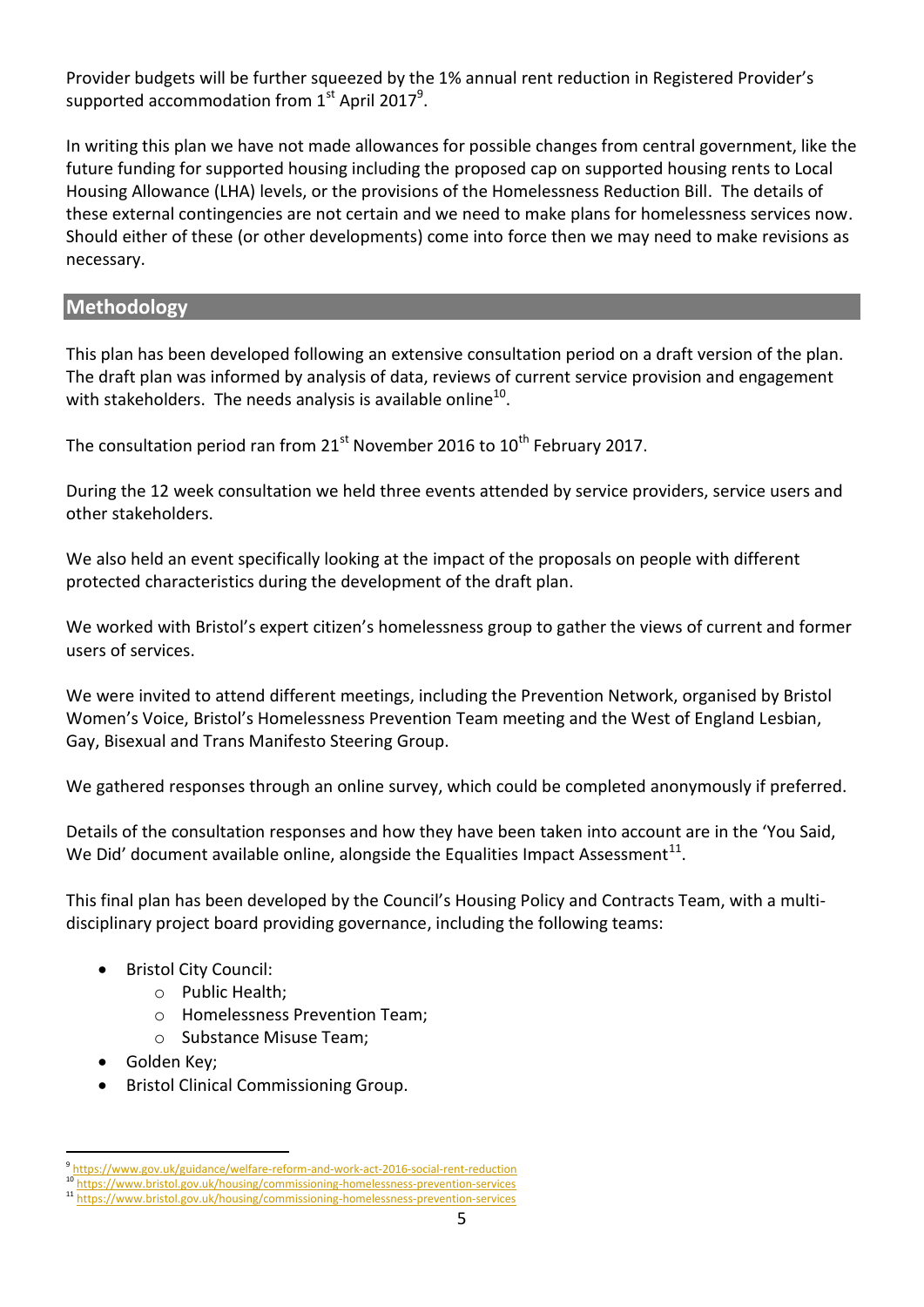## <span id="page-5-0"></span>Section B - Analysis

#### <span id="page-5-1"></span>**Demand**

There is rising homelessness in Bristol as the gap between demand for and supply of affordable housing in the city grows. Other factors (particularly welfare reform) are having a negative impact on some vulnerable households. This is evidenced in many different ways, including the number of households seeking advice from the Council and the number of statutory acceptances of a homelessness duty by the Council. Two of the key measures that demonstrate how the capacity of the current preventing homelessness provision is being exceeded are: the number of people found on rough sleeping hotspot counts; and the number of households placed in spot purchased emergency accommodation. These are both increasing:



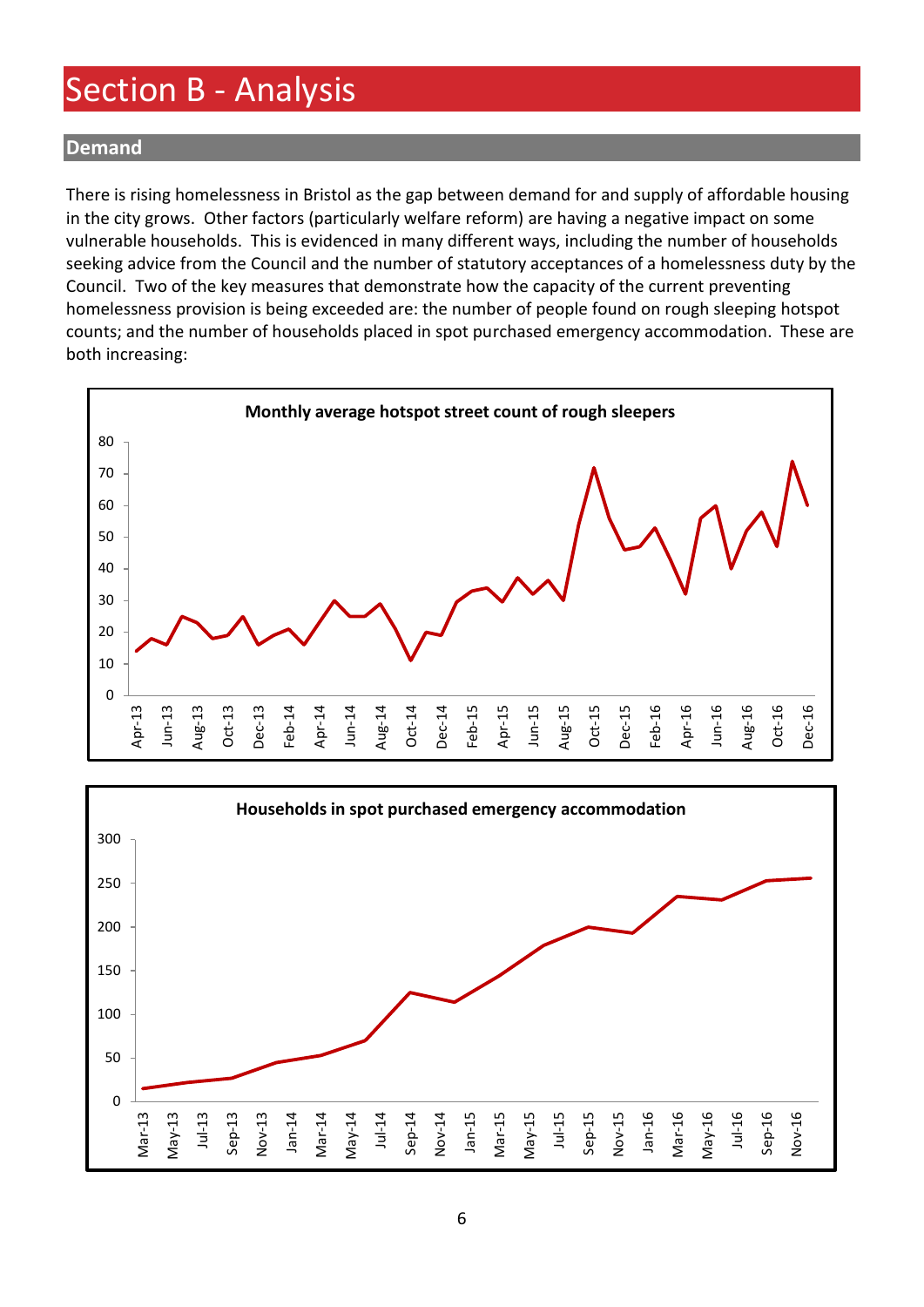#### <span id="page-6-0"></span>**Profile of service users**

The following shows how the profile of people using homelessness services<sup>12</sup> compares to the profile of the general Bristol population (these do not all add up to 100% because there are some people for whom we do not have accurate data):

| Protected characteristic   | <b>Bristol Demographic</b> | People using homelessness services |
|----------------------------|----------------------------|------------------------------------|
| Gender                     |                            |                                    |
| Male                       | 49.80%                     | 71.10%                             |
| Female                     | 50.20%                     | 28.30%                             |
| <b>Sexual Orientation</b>  |                            |                                    |
| Lesbian or gay or Bisexual | 6.00%                      | 5.10%                              |
| Bisexual                   |                            | 2.30%                              |
| Lesbian or gay             |                            | 2.80%                              |
| Heterosexual               | 94%                        | 80.80%                             |
| Prefer not to say          |                            | 7.93%                              |
| Unknown                    |                            | 6.17%                              |
| Disability                 |                            |                                    |
| <b>Disabled</b>            | 16.70%                     | 28.80%                             |
| Physical impairment        |                            | 10.70%                             |
| Mental/emotional distress  |                            | 9.30%                              |
| <b>Not Disabled</b>        | 83.3%                      | 65.10%                             |
| Ethnicity                  |                            |                                    |
| <b>Total BME</b>           | 16.00%                     | 26.60%                             |
| <b>Total White British</b> | 84.00%                     | 71.60%                             |
| Age                        |                            |                                    |
| 25 and under               | 15.50%                     | 19.2%                              |
| 26-59                      |                            | 78.4%                              |
| $60+$                      |                            | 2.4%                               |

Further detail is included in the needs assessment.

#### <span id="page-6-1"></span>**Needs of service users**

 $\overline{a}$ 

People's support needs vary across levels, with complex needs more prevalent at level 1 and 2 services (higher support – see the explanation of current levels below) and more generic needs in lower level services $^{13}$ .

<sup>12</sup> Equalities data provided by services at Ls1-4 (excluding young peoples' services) January 2015 – January 2016

<sup>&</sup>lt;sup>13</sup> Data from HSR – primary and secondary support needs of all clients 2015-16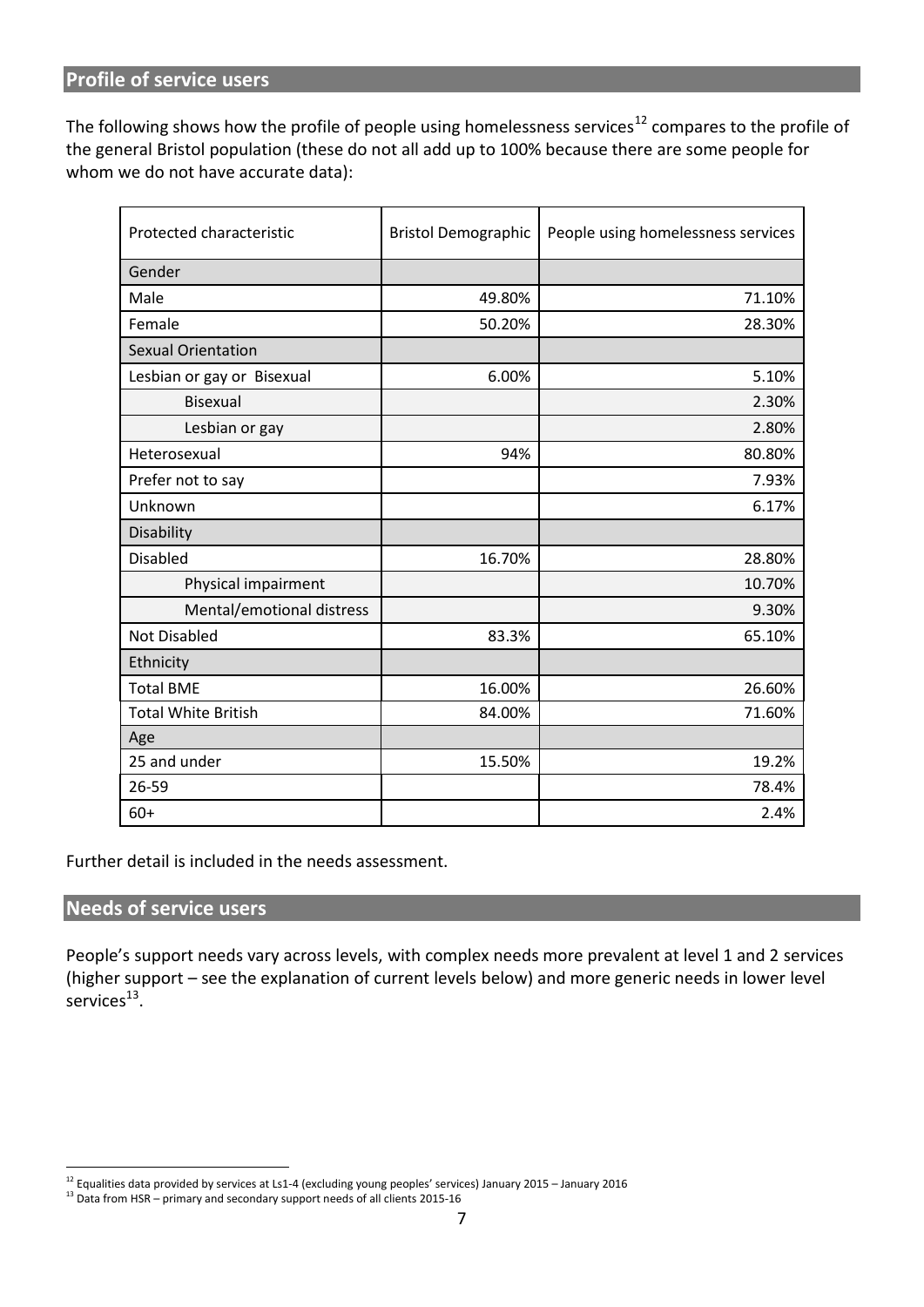| Prevalence     |               | Level 1&2 |               | Level 3   |            | Level 4   |
|----------------|---------------|-----------|---------------|-----------|------------|-----------|
|                |               | % clients |               |           |            |           |
|                |               | with      |               |           |            |           |
|                |               | support   |               |           |            |           |
|                | Need          | need      | <b>Need</b>   | % clients | Need       | % clients |
|                | Diagnosed     |           | Diagnosed     |           | Diagnosed  |           |
|                | Mental        |           | Mental        |           | Mental     |           |
|                | <b>Health</b> |           | <b>Health</b> |           | Health     |           |
| 1              | Problems      | 33.0%     | Problems      | 40.8%     | problems   | 29.2%     |
|                | Person        |           | Person        |           | Current    |           |
|                | with drug     |           | with drug     |           | rough      |           |
| $\overline{2}$ | problems      | 27.9%     | problems      | 25.0%     | sleeper    | 22.8%     |
|                | Current       |           |               |           |            |           |
|                | rough         |           | Generic       |           | Generic    |           |
| 3              | sleeper       | 23.4%     |               | 15.8%     |            | 22.4%     |
|                | Person        |           | Person        |           | Physical   |           |
|                | with          |           | with          |           | and or     |           |
|                | alcohol       |           | complex       |           | sensory    |           |
| 4              | problems      | 17.7%     | needs         | 14.5%     | impairment | 19.6%     |

'Diagnosed mental health problems' is the most prevalent support need across all levels, with 51.7% of all current service users<sup>14</sup> suffering from mental health issues, and only half of those (51%) are engaged with mental health services (26% of total residents). 36% of clients in preventing homelessness services have substance misuse support needs, of these people less than half (42.5%) are engaged with substance misuse services.

#### <span id="page-7-0"></span>**Current supply**

For families there are 78 specifically commissioned units of accommodation with support, and some units that accommodate small families despite being commissioned for single people. As demand far outstrips supply for this type of accommodation we are reliant on expensive accommodation procured through an open framework and provided largely by private sector landlords.

For single adults and couples there are a number of different services which offer accommodation and support. These services are divided into levels of support, ranging from L1 to L4 (with L1 being the highest support). Access to the services is via the Council's Housing Support Register (HSR), which people access following referral by the Council's Homelessness Prevention Team, the Rough Sleeper Service or One25. The teams making the referral apply to whichever stage of the pathway would be best suited to meet the household's needs. As people recover from homelessness they move down to the appropriate level(s) before moving out to settled accommodation with or without resettlement and floating support.

There are two floating support services to help prevent homelessness.

The Substance Misuse Team (SMT) currently commissions 140 units of single person specialist drug and alcohol housing across Bristol through the Housing Support cluster of the Recovery Oriented Alcohol and Drugs Service (ROADS). This is comprised of:

 $\overline{a}$ <sup>14</sup> Data from providers on current service user need June-August 2016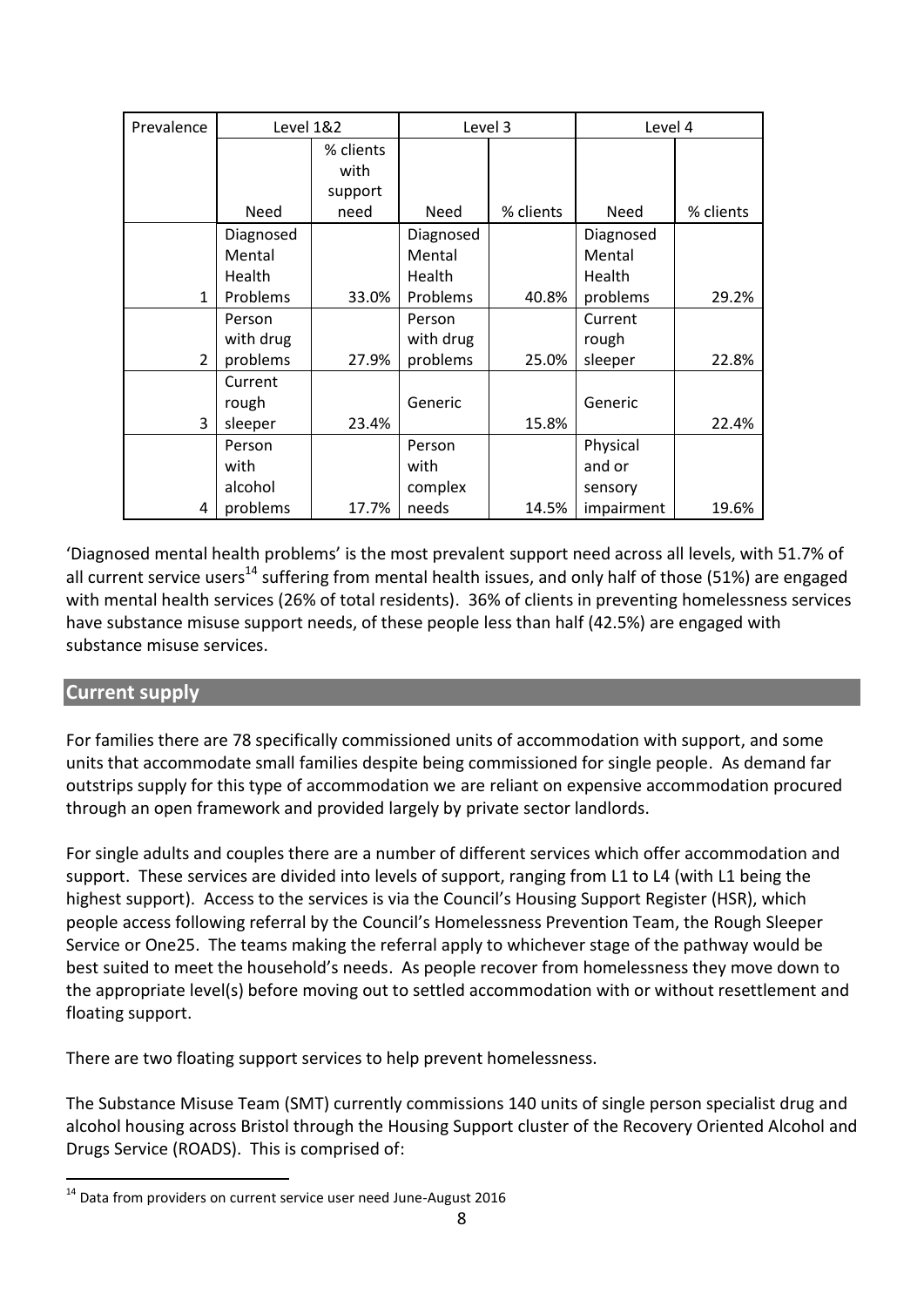- 19 units of Preparation (intake) housing
- 35 units of Preparation housing
- 21 units of In-Treatment (non-abstinent) housing
- 36 units of In-Treatment (abstinent) housing
- 29 units of Abstinent housing

The Substance Misuse Team also commissions (via the same contract) 218 units of floating support for individuals and families with substance misuse issues to maintain their tenancies.

The following diagram shows the current provision (including young people's services, which are outside of the scope of this plan, in grey):

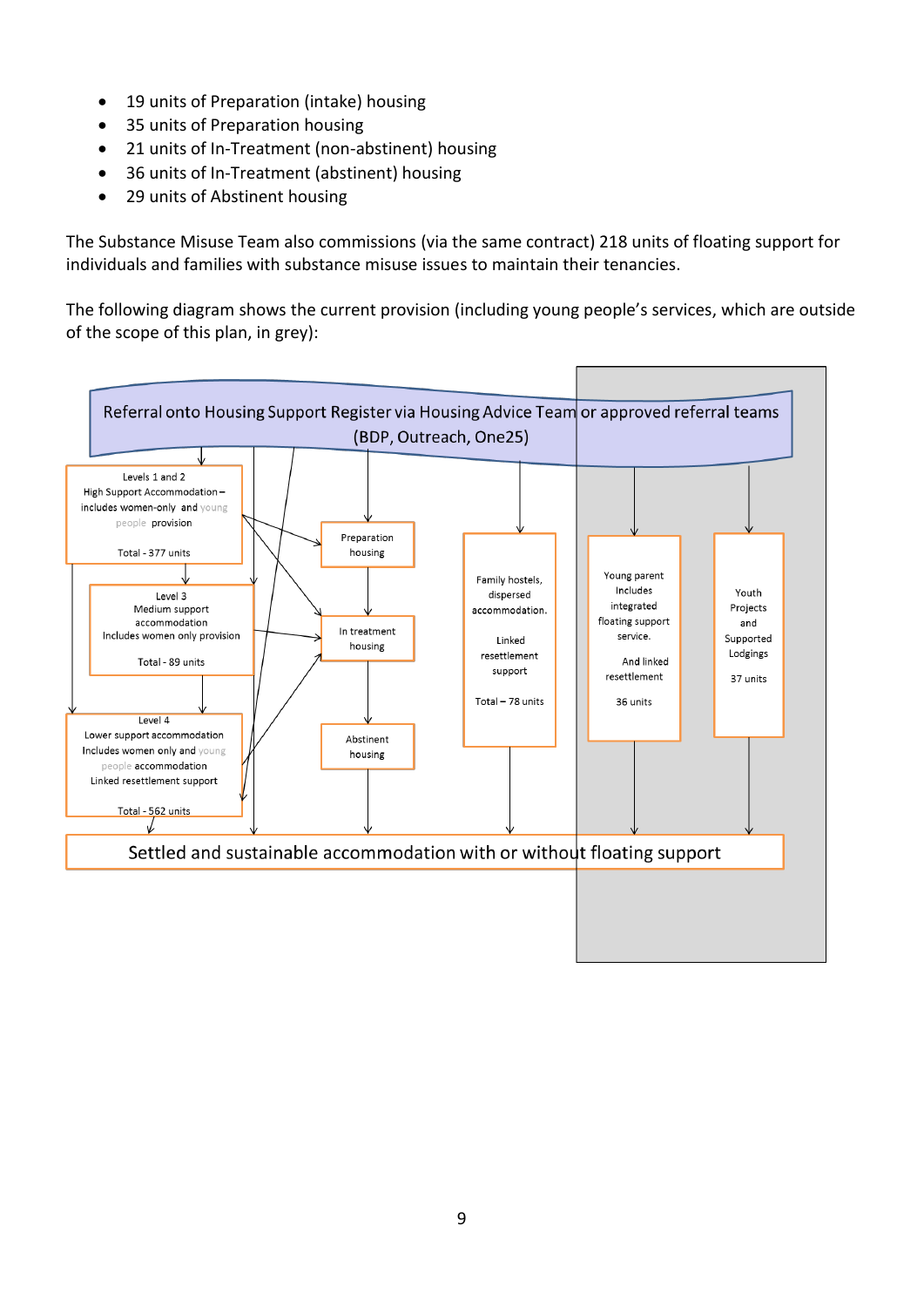# <span id="page-9-0"></span>Section C - A new model

#### <span id="page-9-1"></span>**Recommendation 1 – families**

#### **We will create up to 100 additional units of supported family accommodation**

There are currently 78 units of family accommodation, and 71 units of accommodation that was originally commissioned for single people that is currently being used for small families.

There are over 300 families in emergency accommodation at present, including several in accommodation with shared facilities. There is a clear need to increase the amount of good quality family accommodation, in order to reduce this number.

The Council is moving towards a more preventative approach to homelessness advice and the city plans to be building 2,000 new homes a year by 2020<sup>15</sup>. These measures will reduce the number of households in emergency accommodation. However, there has not been a single week since the beginning of 2015 where the number of families in emergency accommodation has fallen below 100. Even if the reinvigorated homelessness prevention approach yields a 25% reduction in the number of households in emergency accommodation, there will still be a need for these additional units.

Referrals to this accommodation will be for families to whom the Council owes either a permanent or interim duty of accommodation under the Housing Act 1996 $^{16}$ , and who would benefit from supported housing (many families need housing but not necessarily support). The Homelessness Prevention Team in the Council will make these referrals.

Some of these units are provided direct by the council, including at Windermere and Trinity Lodge, and this accommodation will continue. We are also exploring the potential to provide more family accommodation directly.

We will enter into new contracts for up to 140 units of supported family accommodation, procured via a bespoke online purchasing system/open framework for supported housing.

We will build flexibility into the contracts so that the units can change to supporting single people if the demand for family accommodation changes.

We are also looking at the needs of young parents and families with higher support needs in partnership with children's commissioners. This work is likely to result in procurement of specific accommodation services.

Separately to the provisions of this commissioning plan, we are securing new accommodation (accommodation not currently used for supported housing) through procuring block contracts of accommodation from an emergency accommodation open framework.

Following this process we will have the following accommodation that can be used for families:

 $\overline{a}$ 

<sup>15</sup> [https://d3n8a8pro7vhmx.cloudfront.net/labourclp407/pages/233/attachments/original/1460111184/Our\\_Bristol\\_Plan.pdf?1460111184](https://d3n8a8pro7vhmx.cloudfront.net/labourclp407/pages/233/attachments/original/1460111184/Our_Bristol_Plan.pdf?1460111184)

<sup>16</sup> <http://www.crisis.org.uk/pages/statutory-homelessness.html>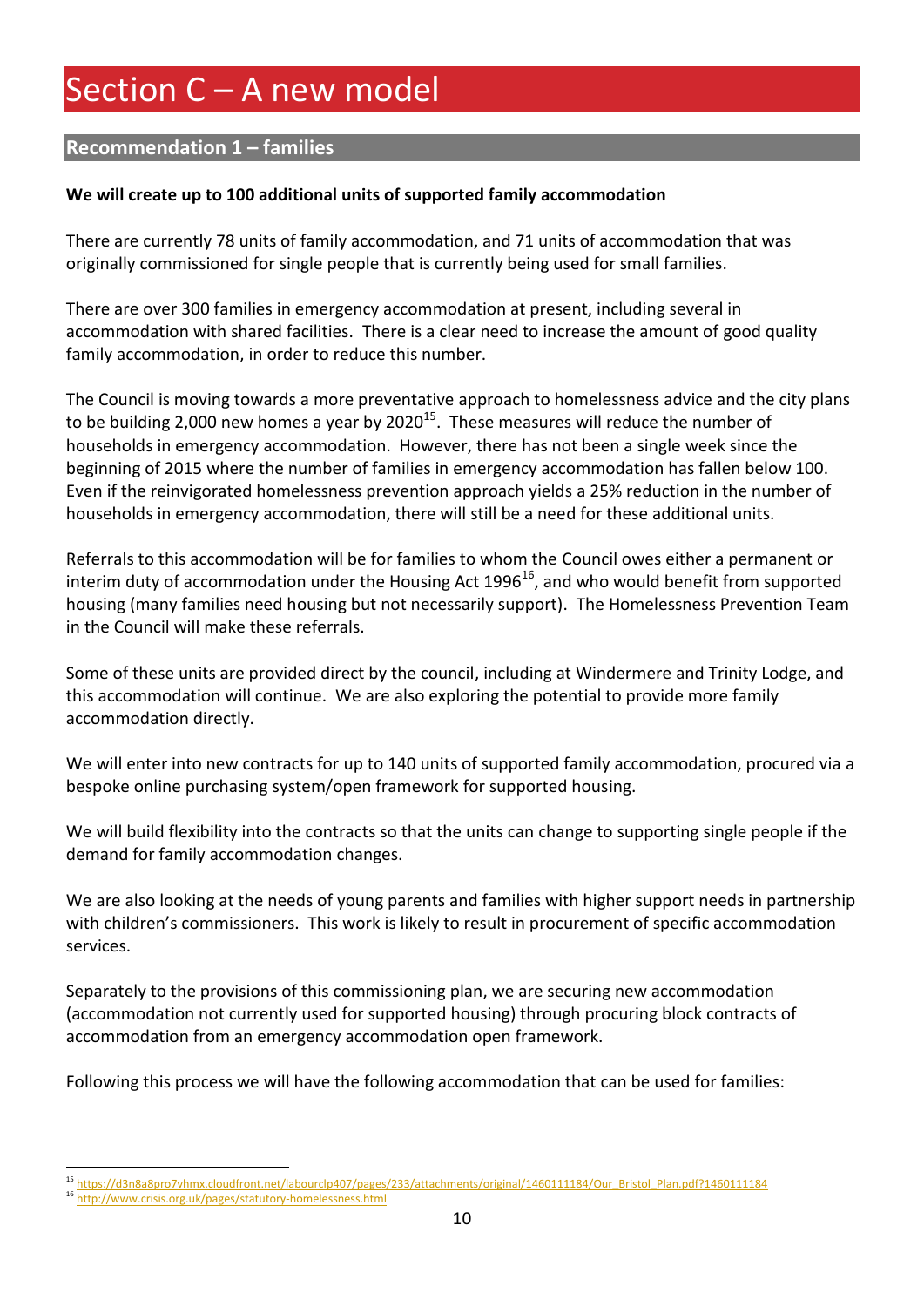| Type of       | <b>Method of</b>       | <b>Client group</b> | <b>Number of units</b> |
|---------------|------------------------|---------------------|------------------------|
| accommodation | procurement            |                     |                        |
| Supported     | Provided direct by the | <b>Families</b>     | 50                     |
| accommodation | Council                |                     |                        |
| Supported     | Open framework -       | <b>Families</b>     | Up to 140              |
| accommodation | block contract         |                     |                        |
| Emergency     | Emergency              | Families/singles    | Up to 75               |
| accommodation | accommodation open     |                     |                        |
|               | framework - block      |                     |                        |
|               | contract               |                     |                        |
| Emergency     | Emergency              | Families/singles    | c. 300                 |
| accommodation | accommodation open     |                     |                        |
|               | framework - spot       |                     |                        |
|               | purchase               |                     |                        |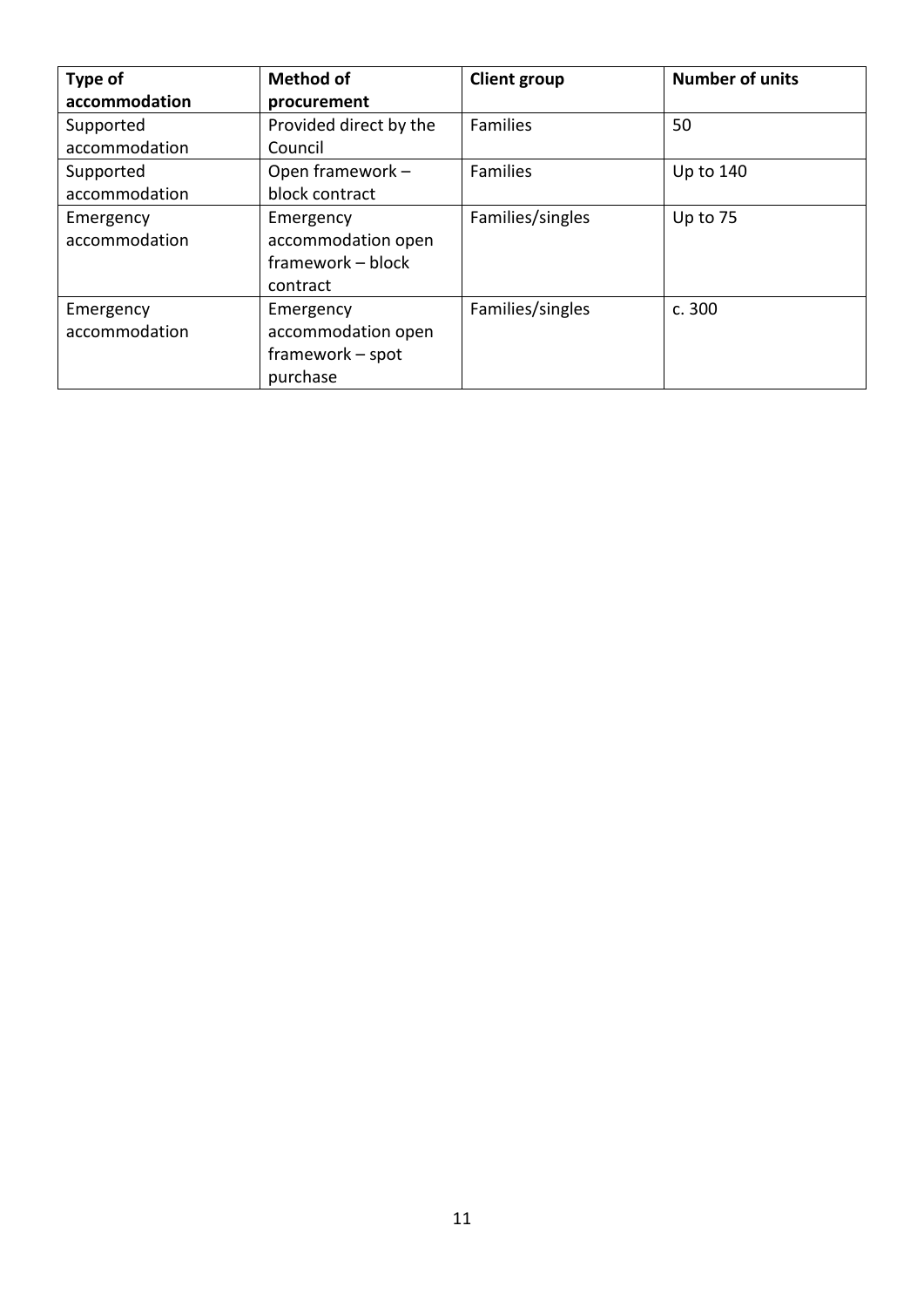#### <span id="page-11-0"></span>**Services for single people and couples will operate in distinct pathways.**

This diagram shows how we will commission homelessness recovery services for adults aged 22+ without dependent children. Key features of the new model are explained below.



Services at different levels of support will be aligned to provide distinct pathways to support people from homelessness crisis to settled accommodation. Each of the four pathways will be delivered by a partnership of providers, in order to retain different expertise and ensure a diverse provider market. That partnership would be responsible for ensuring the smooth running of the pathway and the achievement of excellent outcomes for people in the pathway. There will be one contract per pathway.

There will be three distinct homelessness prevention pathways and one substance misuse pathway (for which funding is being moved across from current drug and alcohol services).

People who need supported housing and who meet the HSR acceptance criteria would be referred in, as at present, by the Council's Homelessness Prevention Team, the Rough Sleeping Outreach Team or One25. Other agencies would need to refer via one of those teams, as currently. Placements to L1 services would be by direct nomination from the Council's Accommodation Services Team, and there will need to be agreement about how access to L2, L3 and L4 services is prioritised. People will move through the pathway as appropriate before moving out into independent accommodation, with resettlement support (provided through the resettlement service).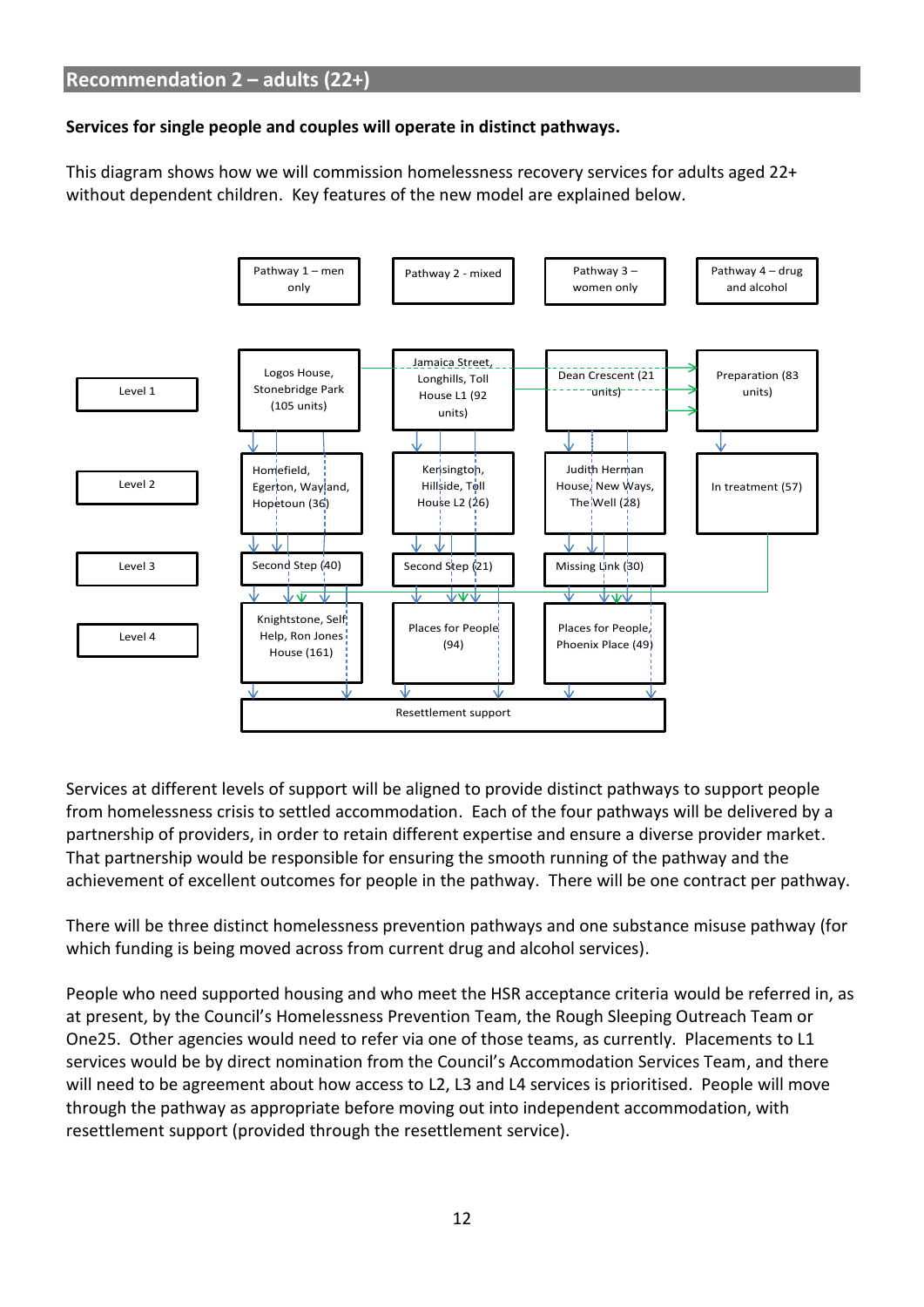As someone enters the pathway, there will be a robust, strengths based assessment of that person's needs and aspirations. If these can be better met elsewhere in the pathway, there will be increased flexibility to move people.

Moving from one service to another will not be via the traditional referral/assessment/interview process, but will be much more fluid, a decision taken by the pathway rather than by individual providers. This will build on Golden Key's 'trusted assessor' work, and will be a much better experience for the person moving.

There will remain a certain number of designated spaces for the Rough Sleeper Service to refer rough sleepers. Each pathway will also be commissioned to provide 'crash pad' accommodation – short term emergency placements in non-standard rooms to prevent bed and breakfast placements. Where the accommodation is suitable (i.e. any self-contained accommodation) providers will be expected to take (established) couples throughout the pathway.

People will not be expected to move through each level but would move to the most appropriate accommodation, as determined by the pathway partnership in conjunction with the households themselves.

Each pathway will need to work together to source move on accommodation – relying on social housing accessed through Home Choice Bristol will not be sufficient to achieve adequate movement out of the pathways. This will be reflected in the performance indicators.

#### **The anticipated benefits of this approach are as follows:**

#### **Better and closer partnerships between services**

Currently there is a lot of wastage in the system through inappropriate/incomplete referrals, refusals based on risk and people refusing a service. Working on the basis that it takes one and a half hours for a provider to process a referral<sup>17</sup>:

In 2015-16, 1062 hours were lost due to inappropriate referrals, 154.5 hours due to lack of information, 813 hours due to clients not attending interviews/refusing services, 318 hours due to refusals based on risk and 160.5 because the service cannot contact the applicant. On the basis that a support hour costs around £18, this equates to over £45,000 a year wasted.

|                                  | <b>Number</b><br>οt |        |
|----------------------------------|---------------------|--------|
|                                  | refusals            | ℅      |
| Total refusals excl. HSR Admin   |                     |        |
| withdrawn                        | 1925                | 100.0% |
| Inappropriate referrals          | 708                 | 36.8%  |
| Applicant refused service        | 342                 | 17.8%  |
| Clients did not attend interview | 200                 | 10.4%  |
| Lack of information              | 103                 | 5.4%   |
| Risk too high based on HSR       |                     |        |
| information/interview            | 212                 | 11.0%  |
| Unable to contact applicant      | 107                 | 5.6%   |

 $\overline{a}$  $17$  This is a fairly conservative estimate as some of these will take much longer.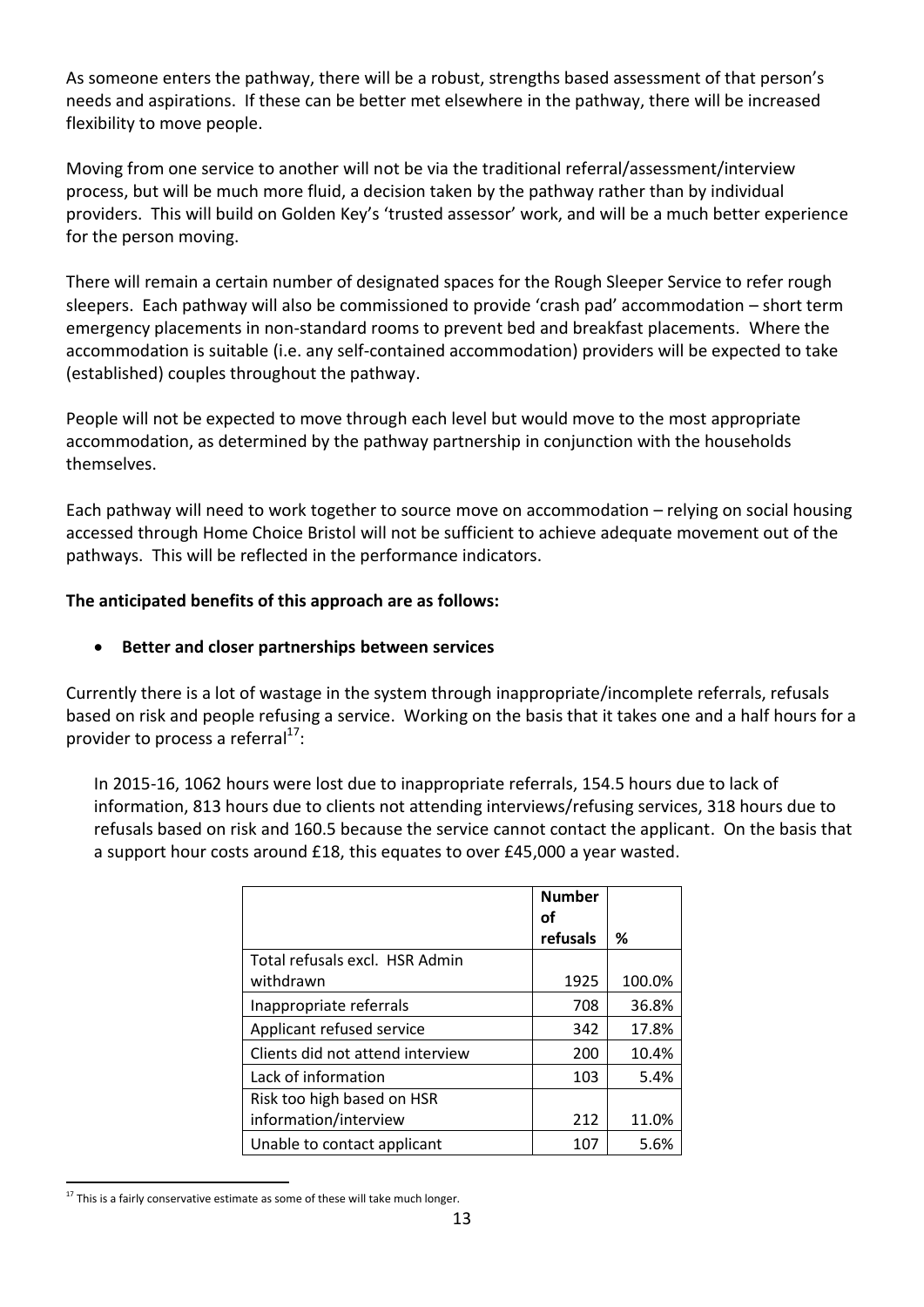The new model contains joint responsibility for making the pathway work. It should therefore allow for close relationships between different providers in the pathway so that where someone is assessed as appropriate for a particular service lower down the pathway, that assessment is trusted. This coupled with better worker knowledge of the services in the pathway will cut down on wasted time.

The number of people refusing a service should also reduce as it will be very clear to people, when they enter the pathway, where they are likely to move to. If someone is not engaging with move on they will be asked to leave. Co-ordination between services in the pathway will reinforce this message and prevent people being evicted unfairly for this reason.

#### **Working with people with complex needs**

Many people in the homelessness prevention services have complex and interrelated needs. The distinct pathway model contains higher level services which will be specialists in working with people with complex needs. People within the higher level services will be experts in substance misuse, mental health, trauma recovery and relationships. They will also need to understand the full range of services for people with complex needs and be able to work very closely with those services. The distinct pathway model allows for a continuity of support and (possibly) support worker, as well as enhanced ability to leverage in specialist support (e.g. with substance misuse and mental health workers), all of which will be beneficial to people with complex needs, whilst recognising that the complex needs cohort is dynamic and not a definitely delineated group.

There will be a reviewing process established for people who have been in a pathway for a long time, with trigger points after particular periods of time leading to a case review. For those people with complex needs for whom the pathways have not worked, we will work to create a new model, Housing First.

#### **Shared resources**

The closer alignment of services within each pathway allows for sharing of particular resources, including staff. For example, these services will be commissioned as psychologically informed environments, and it may be cost effective for the pathway to jointly employ a psychologist or reflective practitioner. There could be shared access to bank staff or other staff to reduce the reliance on agency and unfamiliar staff and more potential for shared maintenance contracts.

#### **More consistency of services and support**

Each pathway would be co-ordinated to have a particular way of working, including shared paperwork, support planning methods and potentially a shared case management system. This will reduce the number of times people have to tell their 'story' and improve the consistency of support. There might also be the opportunity for individual support workers to follow people through the pathway, or at least for more co-location of staff and visiting where relevant.

Where people are likely to move to will be clearer to the resident. People working in particular services will have more knowledge of the other services in the pathway, and closer relationships with staff in the other services. Workers will understand and be able to explain the other services in the pathway to residents.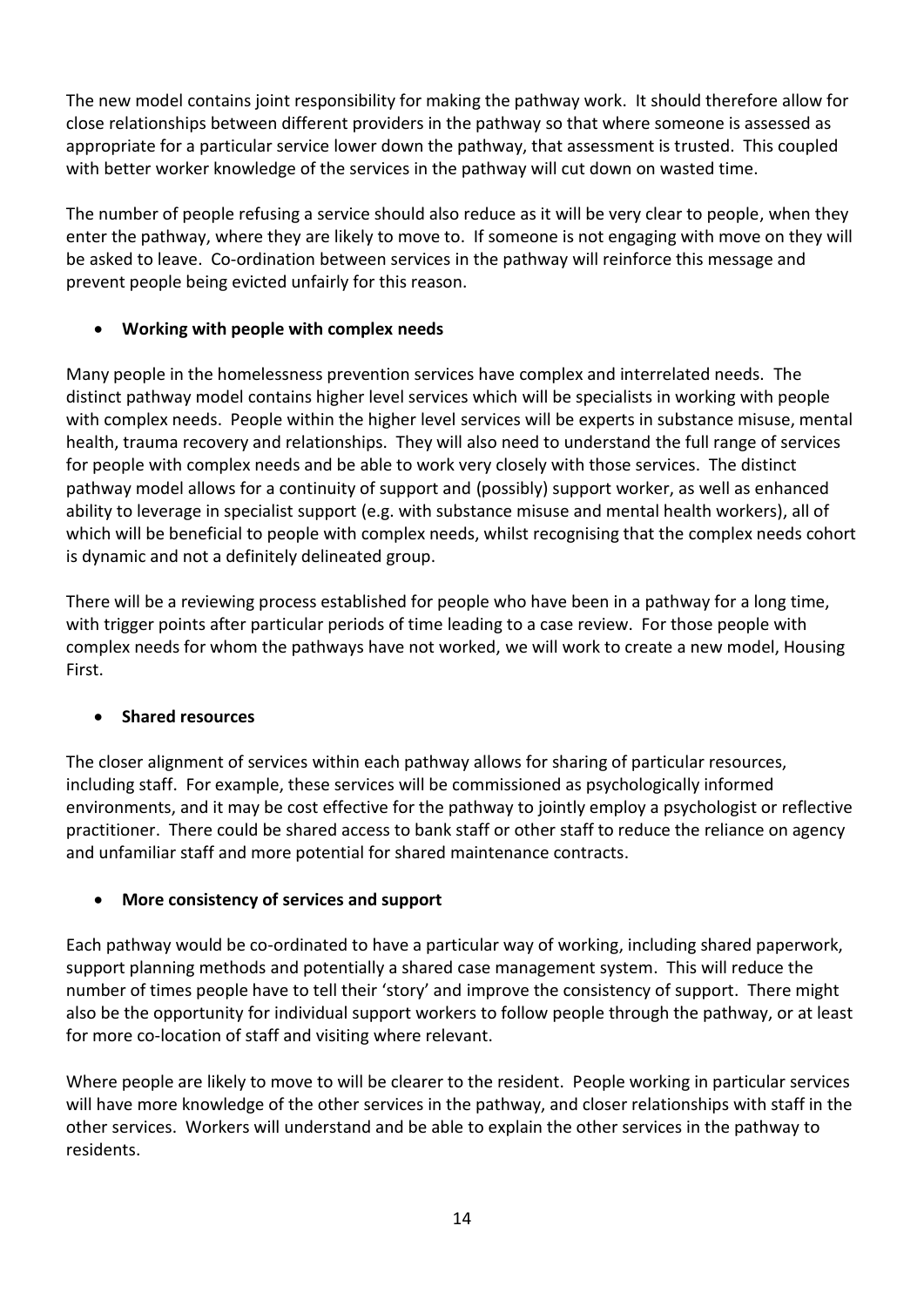#### **More flexibility to manage individual schemes and move people where appropriate**

Providers tell us that they would appreciate more flexibility to move people when this is appropriate for their recovery. Whilst this has always been possible, it is not always easy, and where someone moves to another service at the same level of support, or to a higher level, the good work carried out by the service is not recognised in the performance indicators. This creates an incentive to 'hang on' to people even if their needs would be better met elsewhere.

In the proposed model the pathway partnership, would have responsibility for making placements once someone is in the pathway. Whilst the Housing Support Register would still be used and updated, providers will be able to use this responsibility to try and balance services, and move people within the pathway if that is appropriate. The initial period after someone enters the pathway would include a comprehensive strengths based assessment of that persons needs and ambition, and once this is done, the pathway would creatively and collectively ensure that the objectives in the support plan are met.

#### **However, there are risks to this approach:**

#### **Less choice for residents**

Because of the distinct pathways, certain services are linked with other services, meaning that there is a narrowed down list of places someone might move to. This obviously means less choice for people in the homelessness services, including about whether their accommodation is self-contained or has shared facilities and which area of the city it is in. Choice will be further restricted by the proposal, outlined above, to evict people from the pathway if they do not engage with move on.

Choice and agency are important in recovery but we are making this recommendation in order to make more efficient use of accommodation, and because of the benefits outlined above.

**Mitigation** - There will need to be a mechanism whereby someone can move from one pathway to another in exceptional circumstances, but this will be based on need rather than choice. Women who want to move into the women only services will need to be accommodated in the women only pathway where possible.

#### **Poor partnerships/relationships**

This model relies on the strengths of partnerships between different services and staff teams. Consequently there is a risk to the pathway if relationships break down. There have been occasions in the past where the relationship between organisations that should be working together has not been smooth, and services have suffered as a result. Ensuring that this does not happen within a pathway will require considerable focus.

**Mitigation** - There will need to be analysis of individual locations/services to ensure that the whole pathway is working well and that poor performance at one service is not being hidden by better performance elsewhere in the pathway. This will be the responsibility of the pathway partnership – performance indicators will be 'whole pathway' indicators.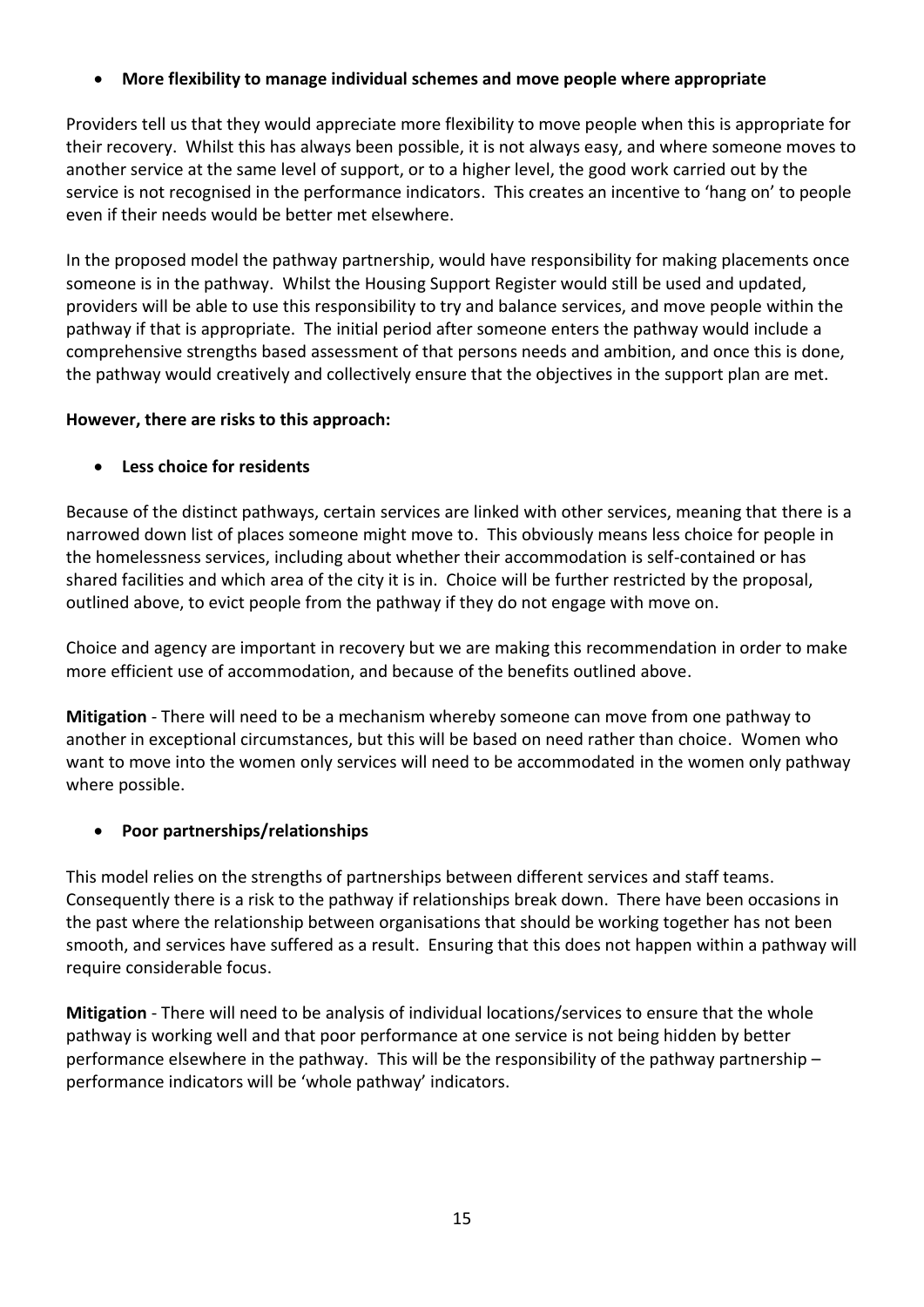<span id="page-15-0"></span>**With the Substance Misuse Team, jointly commission a substance misuse accommodation pathway with an increase in preparation stage units but without abstinent accommodation, or the substance misuse specific floating support service.**



There are currently very few referrals from homelessness services into the Recovery Oriented Alcohol and Drugs Service (ROADS) accommodation – in 2015-16 there were only 12 departures from L1 and 2 services into ROADS accommodation (1.4%). This is despite the high proportion of clients in preventing homelessness services who have substance misuse support needs (36%, of whom less than half, only 42.5%, are engaged with substance misuse services<sup>18</sup>) and the high number of people who are refused from a homelessness service because of their substance misuse needs; in 2015-16, 102 refusals (42% of the total) mentioned substance misuse in the reason for refusal.

The main reasons providers of homelessness services tell us that they do not routinely refer people to drug and alcohol treatment accommodation are as follows:

- The feeling that there are long waiting lists for the first stage of treatment accommodation the preparation stage – meaning that there are no vacancies available when someone needs one.
- Some people are fearful of engaging with the treatment pathway because they fear that if they relapse into substance use they will lose their accommodation along with their sobriety.
- Some L4 providers do not see the value of abstinent accommodation when someone is already living fairly independently.

 $\overline{a}$  $18$  Data from providers on clients resident in services June, July and August 2016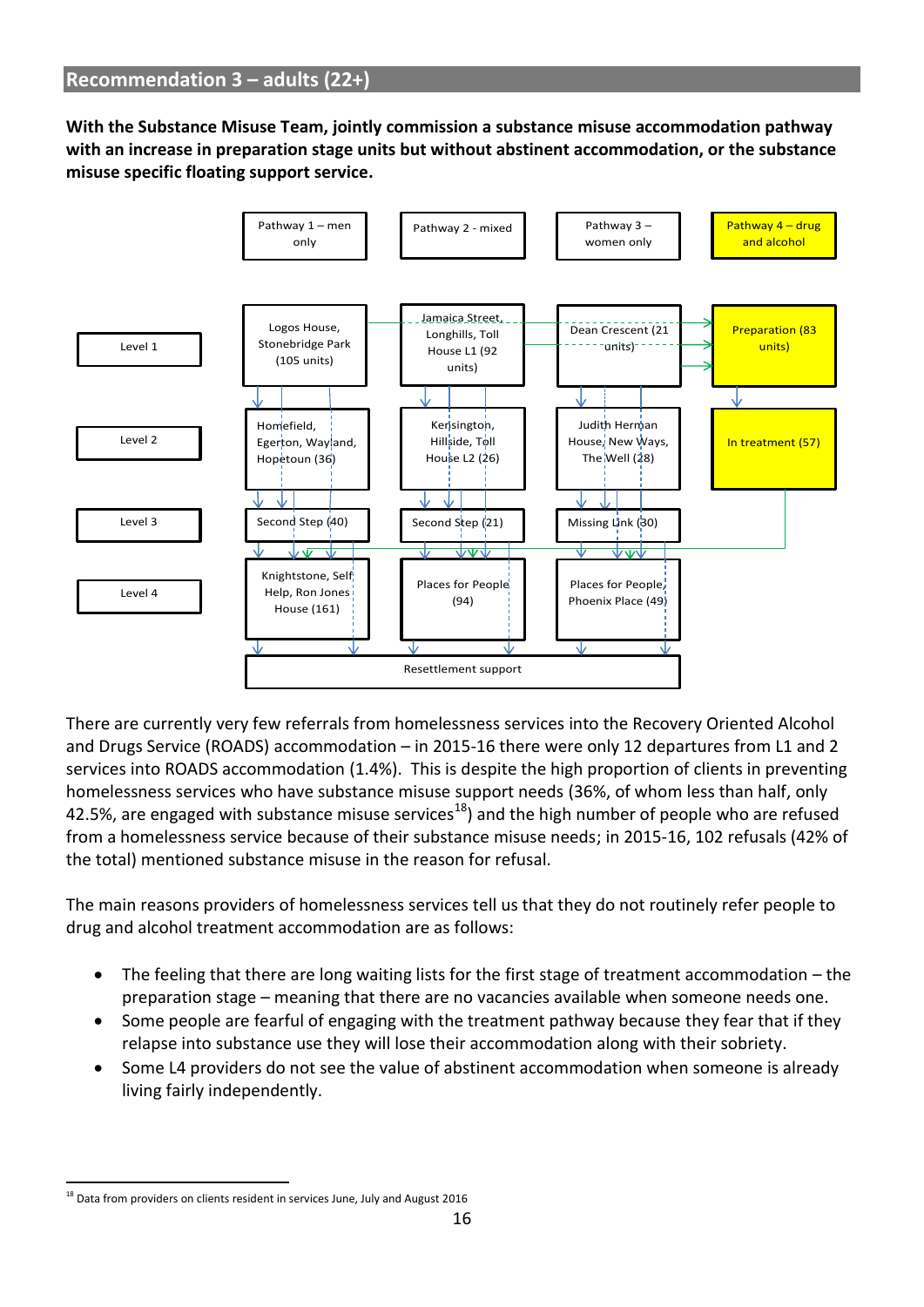In order to improve access to the first stage and increase the number of people accessing treatment, we will create more preparation units for people who are motivated to change, when they need it. In order to fund this there will be no units at the lower, abstinent stage of the pathway. The risks of this can be mitigated by better alignment between the ROADS treatment pathway and the homelessness pathway, providing a direct route from treatment housing to appropriate L4 preventing homelessness accommodation.

Further funding for this pathway will be released by the decommissioning of substance misuse specific floating support. The risks posed by stopping providing substance misuse floating support can be mitigated by better equipping people during the preparation and in-treatment services to maintain independent living as well as ROADS providing support in their recovery planning. There are also generic floating support services in Bristol that may be able to provide support to substance misuse clients – building stronger relationships with these services will be vital.

This recommendation is made jointly with the Council's Substance Misuse Team which is currently developing a commissioning plan for substance misuse services. A feature of the proposed substance misuse model is an expanded complex needs service which will provide an enhanced offer to those who are most severely affected by physical and mental health needs but are unable to engage in mainstream substance misuse provision. We expect that some of the people currently supported by the substance misuse floating support service will meet the criteria of the complex needs service and will be supported by that service accordingly.

There will be the same Key Performance Indicators (KPIs) and evaluation procedures for the treatment pathway as for the preventing homelessness pathway, although some substance misuse specific KPIs will be included.

As well as the treatment accommodation pathway, links with ROADS services will be improved across the preventing homelessness provision. Having distinct pathways will allow a better relationship to develop, including having a named person or people from the ROADS service linked to the individual pathways.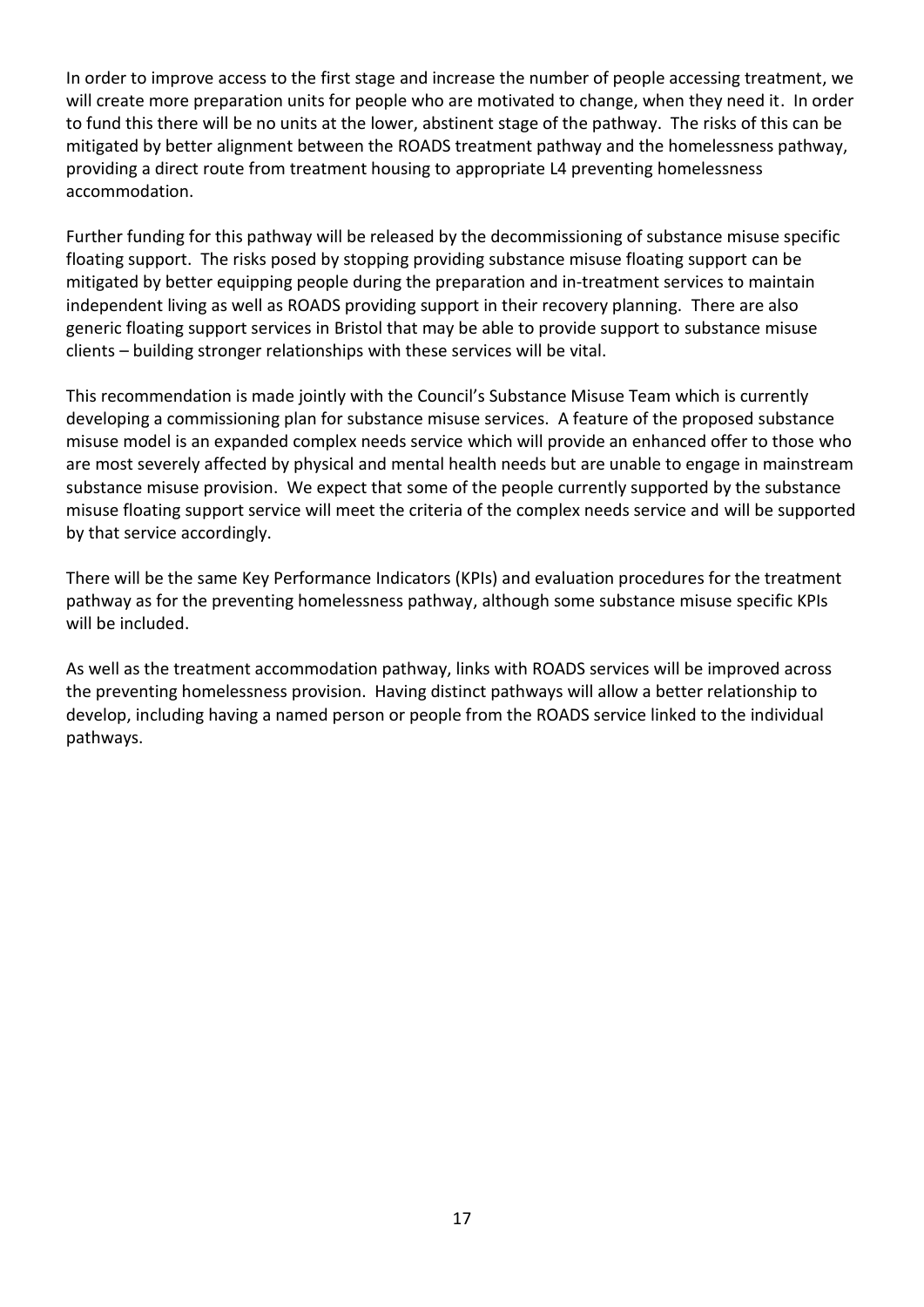<span id="page-17-0"></span>**The current external floating support service would become resettlement linked to the pathways.**



At present there is one externally funded floating support service working in the homelessness pathway. We will replace this service with a service providing resettlement support which will be available when needed for people moving out of the homelessness pathway. The primary focus of this service will be to ensure that the move is sustainable and to reduce repeat homelessness. The service will be available for anyone leaving the pathway in a planned way (and where appropriate, in an unplanned way), including if this is a departure to live with friends or family – it will not be limited to people leaving the homelessness pathway to move into their own tenancy.

There will need to be access to the resettlement support as required when people move out of the homelessness pathway and there will be no waiting list. The length and intensity of resettlement support available to people will need to be balanced with the need to support people immediately as they leave the pathway, with no waiting list/times.

Families would access support where required through one of the other floating support services in the city, including the Council's Tenant Support Service. The Tenant Support Service will focus on preventing homelessness before it happens, including taking referrals from the Youth Hub (proposed in the Young People's Housing and Independence Pathway Plan) for families that are struggling to continue to have their child/young person living with them. The Tenant Support Service may also provide longer term support to people who have been accommodated through Housing First and are now relatively settled.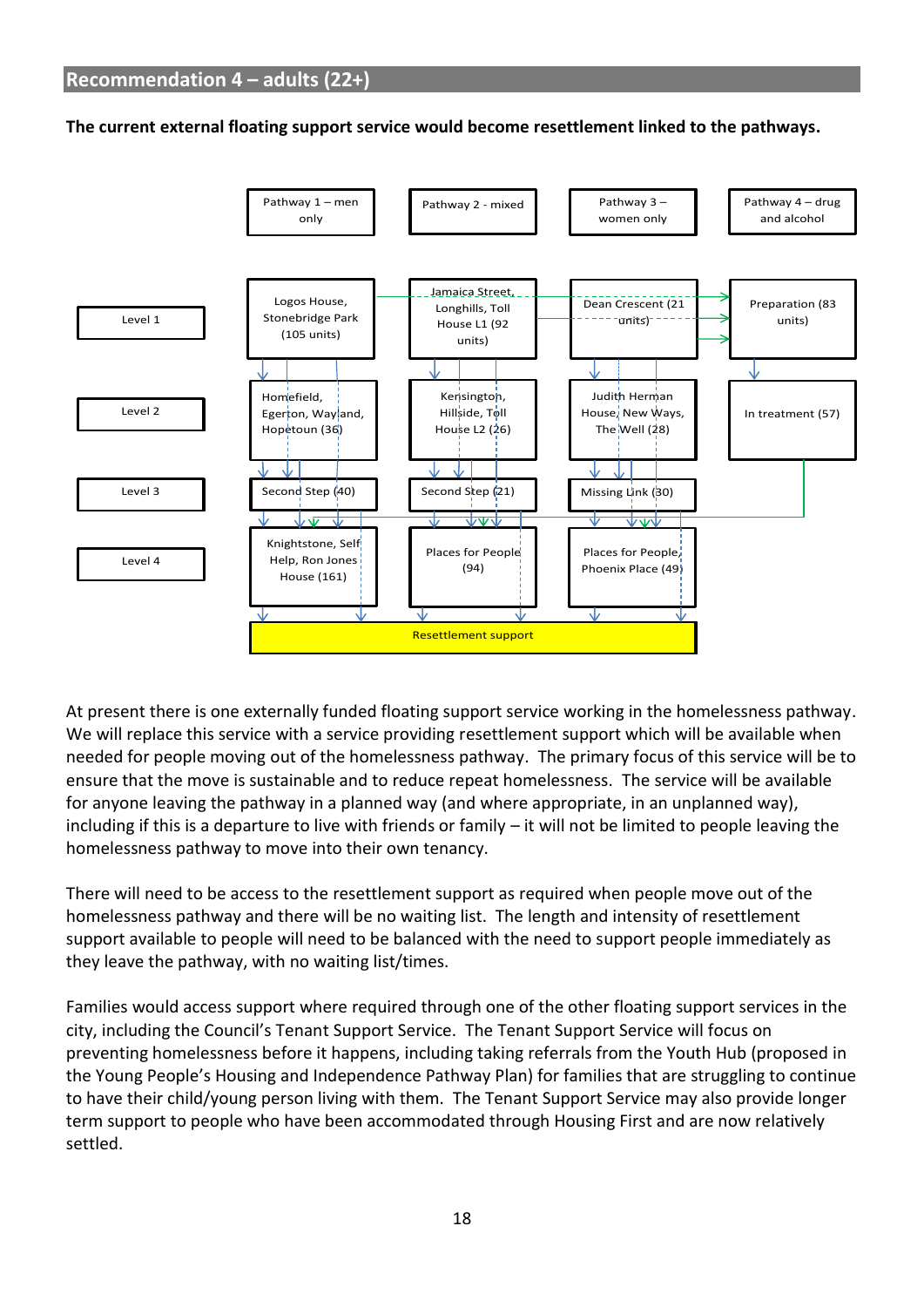### <span id="page-18-0"></span>Section D – Other recommendations

#### <span id="page-18-1"></span>**Recommendation 5 – families and adults (22+)**

#### **Change the indicators to make them less resource intensive to provide (and monitor) and more flexible.**

#### **Family accommodation**

Each provider of family accommodation will have targets around the following indicators:

- The number of people moving into the accommodation;
- Planned departures as a percentage of all departures;
- Refusals from the accommodation because of risk as a percentage of relevant referrals;
- Void turnaround times;

And the following information will be analysed (but not set as a target):

- Number of people who have left the service in a planned way but are back on the HSR for L1 services within six months;
- Information about the protected characteristics of residents and staff;
- Information about the needs of current residents and what services they are linked in with.

In addition, there will be six monthly performance management meetings to consider the data and make plans for improvement.

#### **Homelessness pathways – adults (22+)**

Under this recommendation, each **pathway** will have targets around the following indicators:

- The number of people moving into the pathway;
- Planned departures as a percentage of all departures;
- Refusals because of risk as a percentage of relevant referrals;
- Void turnaround times.
- The number of people moving out into accommodation other than through Home Choice Bristol.

The following information will be analysed (but not set as a target):

- Departure reasons for individual services;
- The average duration of stay for individual services;
- Number of people who have left the pathway in a planned way but are back on the HSR for L1 services within six months;
- Information related to the protected characteristics of residents and staff;
- Information about the needs of current residents and what services they are linked in with.

In addition, there will be six monthly pathway performance management meetings to consider the data and make plans for improvement.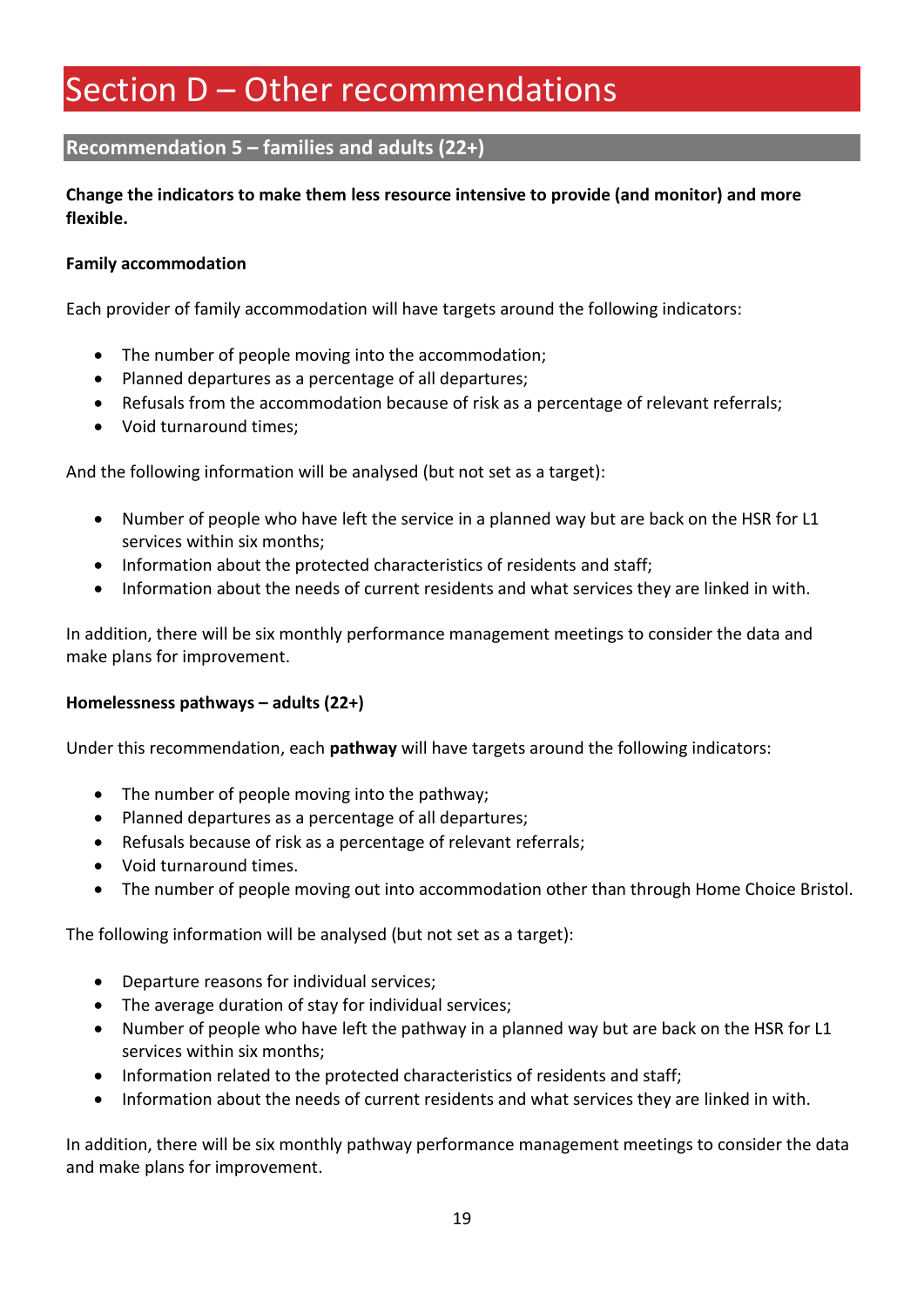The indicators provide increased flexibility to move people in order to achieve a balance in individual schemes, to match forthcoming vacancies with people in the pathway and remove any penalty for moving people to a higher level of support. The efficiency measure that is currently the average duration of stay will be replaced by a target for the number of people moving successfully out of the pathway.

We will also establish a review mechanism for households (families or single people) who have been in the pathway for defined periods – staying for a defined period would trigger a case review process.

With the more flexible indicators, failures to meet the targets will be dealt with more robustly, including recouping some of the contract value if the service is not performing as expected. For example, if average void times exceed double the contracted target, this will result in some of the contract payment being deducted. This will include moving people out of the pathway – the partnership will need to source accommodation (e.g. from Registered Provider stock or in the privately rented sector) to meet the targets.

#### **Resettlement service**

The resettlement service will make contact and offer support to everyone moving out of the homelessness pathway in a planned way, and where appropriate in an unplanned way. The service will have the following indicators:

- The number of people maintaining accommodation in the three months following their planned departure;
- Number of people who have left the pathway in a planned way but are back on the HSR for L1 services within six months;
- The time between a referral is made to the service and the service user is contacted by the service.

And the following information will be analysed (but not set as a target):

- The number of people being supported;
- Information about the protected characteristics of residents and staff;
- Information about the needs of current residents and what services they are linked in with.

In addition, there will be six monthly performance management meetings to consider the data and make plans for improvement.

#### <span id="page-19-0"></span>**Recommendation 6 – adults (22+)**

#### **Standardise the support cost per unit.**

Funding for supported housing comes from two main sources: rent/service charge income; and the support contract. At present there is a range of support costs paid for ostensibly similar services.

There are clearly some differences in the services relating to economies of scale, the level of support expected within the contract, service user group etc., but a lot of the differences in the contract price relate to historical factors, and cannot be justified. The support costs for each positive outcome (as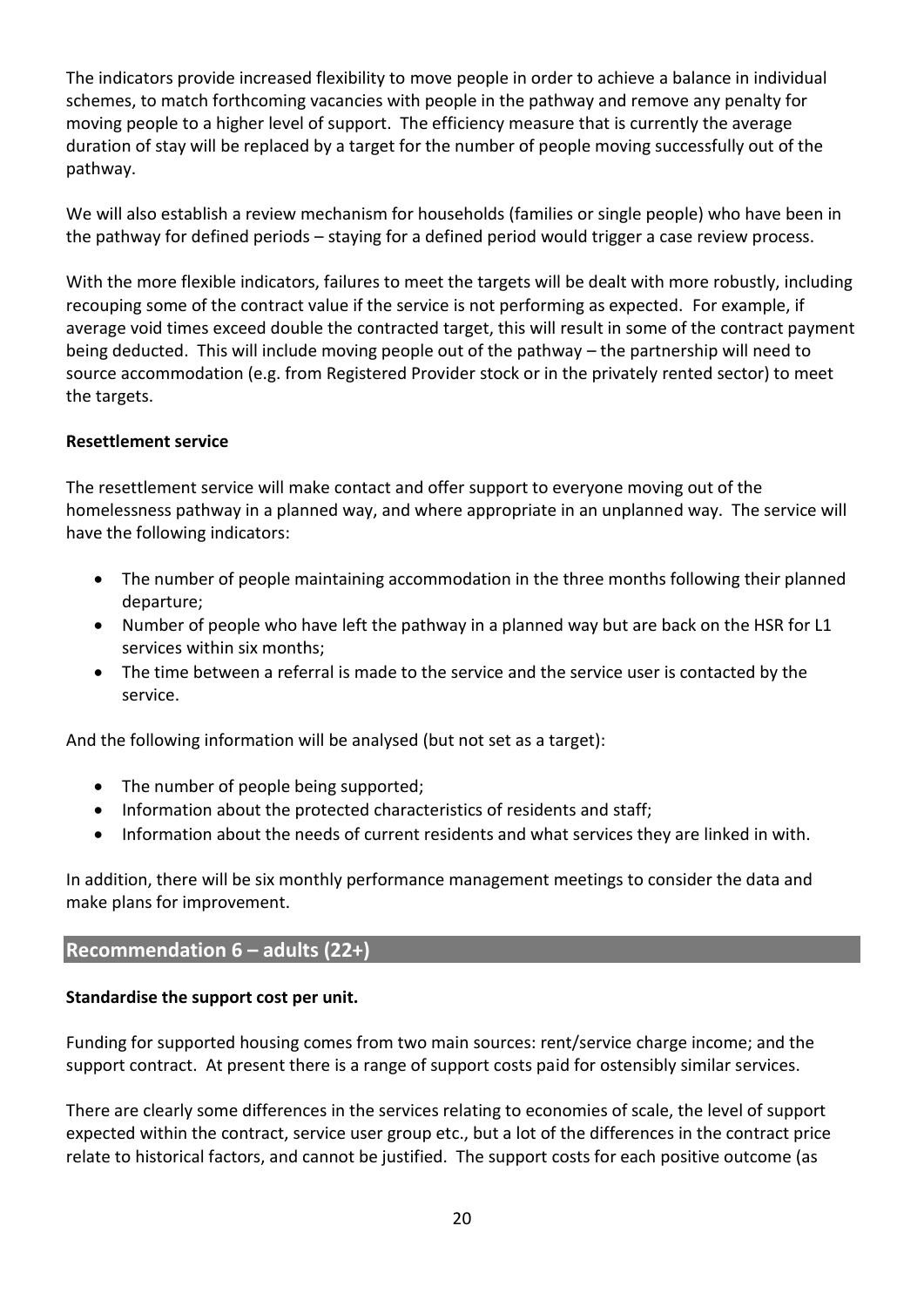measured by a planned departure) vary significantly, ranging from £4,822.19 in one L1 service to £14,713 in another. It is not the case that the more a service costs the better the outcomes.

This proposal does not mean applying one single price per unit at different levels, but does mean that any differences in the support contract will need to be very clearly justifiable. When commissioning services, a contract ceiling will be set that will recognise genuine price differences, but outside of those will standardise the support costs.

The relevant savings can be made through ensuring that any difference in support costs can be justified (and removing unjustified differences); this will come from a reduction in the contract ceilings of the pathways that include what are currently the most expensive services when compared to other equivalent services.

The agreed 'housing benefit eligible' service charges are also inconsistent in similar services. We will need to work closely with the Council's housing benefit team to address these inconsistencies to ensure that some services do not end up being underfunded, including when the funding regime for supported housing changes<sup>19</sup>.

We will enter into longer term contracts – five years with the option to extend for up to a total of seven years. This additional certainty should allow for investment from providers and reduce organisational risks around redundancy, TUPE etc. All contracts will have variation and termination clauses which allow for contract variation over time. If the council's overall budget reduces, there may be a need for in contract reductions.

#### <span id="page-20-0"></span>**Recommendation 7 – adults (22+)**

 $\overline{a}$ 

#### **Commission a jointly funded peer support service with the Substance Misuse Team (SMT)**

During consultation, a consistent message from people who have used services is about the additional effectiveness of support from people with lived experience of using homelessness services. In order to harness this, we will expect services to employ around 20% of support staff who have lived experience and we will improve access to peer support by commissioning a specific service, jointly with the SMT. This service would recruit, train and supervise people who have been through homelessness and match them to support people in homelessness services.

At present, individual contracts require providers to include a peer support service that their residents can use. This leads to duplication of work and competition within services for the relatively small number of people who are at the right stage in their recovery to become a peer supporter.

The current ROADS peer support service works with people with substance misuse needs regardless of where they live, but this proposal would widen that service to include all people in preventing homelessness accommodation regardless of whether they have substance misuse needs. A key benefit of a peer support service is the number of peer supporters that go on to access work; around 33% of peer supporters in the current ROADS service go on to paid work.

We will jointly fund an extended peer support service that will be commissioned by the Substance Misuse Team (SMT) as part of the forthcoming SMT commissioning, depending on the outcome of the

<sup>19</sup> [http://www.parliament.uk/business/publications/written-questions-answers-statements/written-statement/Commons/2016-09-](http://www.parliament.uk/business/publications/written-questions-answers-statements/written-statement/Commons/2016-09-15/HCWS154/?dm_i=3R33,36VG,O8B1S,9F14,1) [15/HCWS154/?dm\\_i=3R33,36VG,O8B1S,9F14,1](http://www.parliament.uk/business/publications/written-questions-answers-statements/written-statement/Commons/2016-09-15/HCWS154/?dm_i=3R33,36VG,O8B1S,9F14,1)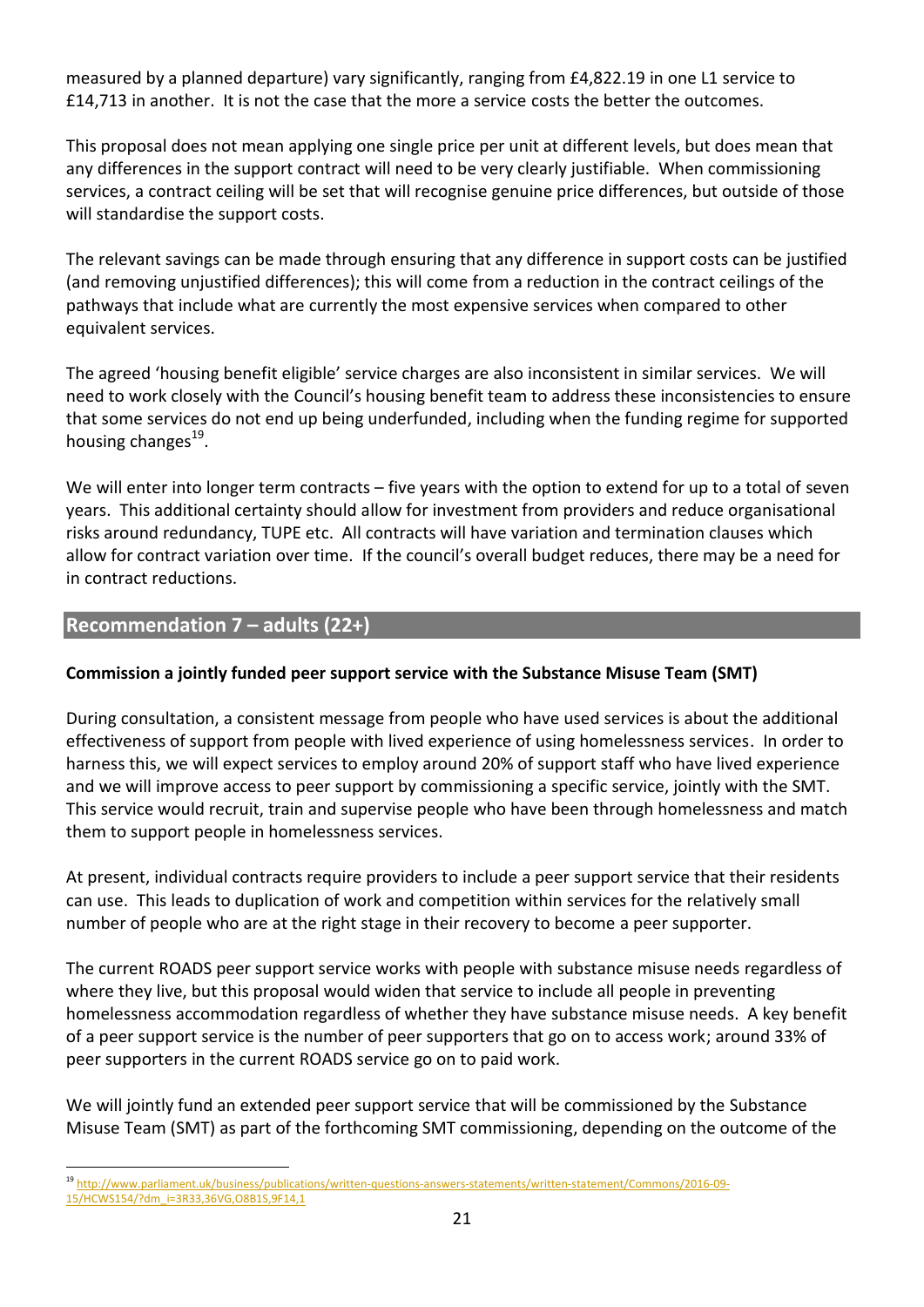SMT commissioning plan consultation. Pathway providers will be able to make use of this service but will need to offer support and supervision to any volunteer working in their pathway.

This will not replace schemes to offer people with lived experience paid work, either via apprenticeships, specific posts or through general recruitment.

Golden Key is embarking on a research led peer support project, evaluated externally to find effective ways for this type of provision to be formulated. Any learning from that project will inform this service.

#### <span id="page-21-0"></span>**Draft recommendations not included in this plan**

The draft consultation plan contained two recommendations that do not feature in this final version of the plan. There is also a separate 'You Said, We Did' document that describes the feedback we received during consultation and what action we have taken in response.

#### **Create assessment centres as the entry point to the homelessness pathway for single people and couples.**

The intention in the draft plan was to create a gateway/assessment level of accommodation that would be the entry point into the homelessness pathway. People would spend time in an assessment level service even if they were initially considered to have low needs so that a good quality strengths based assessment could be conducted and that person could be referred to the most appropriate level of support. There were several concerns about this model, but the two most significant were a loss of L1 beds (because some of them would be used for assessment, potentially of people with lower support needs), and concerns over how suitable accommodation at a large hostel would be for some people.

Instead of a dedicated gateway/assessment level of accommodation, we will retain the principle of good quality, strengths-based assessment and support planning in the initial period of someone's stay. If, following this assessment, it is clear that someone has needs that could be better met elsewhere in the pathway, the pathway partnership will have increased flexibility to move that person as appropriate.

#### **Launch a small (10 units) Housing First project.**

There is growing evidence to support a Housing First model for people with complex needs for whom mainstream services have not worked.

"Housing First is a model of supporting people to make a direct move from street homelessness into ordinary permanent housing, with personalised support to address wider issues. Evaluations of Housing First services across the developed world, including in England and Scotland, have found that up to 90% of people with complex needs have been kept off the streets."<sup>20</sup>

Although this recommendation does not feature in the final version of the commissioning plan, we are working with Golden Key to develop a Housing First project, and intend to establish something in the coming months. Because of the potential to deliver this service from within existing resources, it is not part of the final commissioning plan.

There may also be an opportunity for the provider of the service to tackle entrenched rough sleeping (to be commissioned separately as part of the government's Entrenched Rough Sleeping social impact bond

 $\overline{a}$ <sup>20</sup> <https://www.jrf.org.uk/report/we-can-solve-poverty-uk>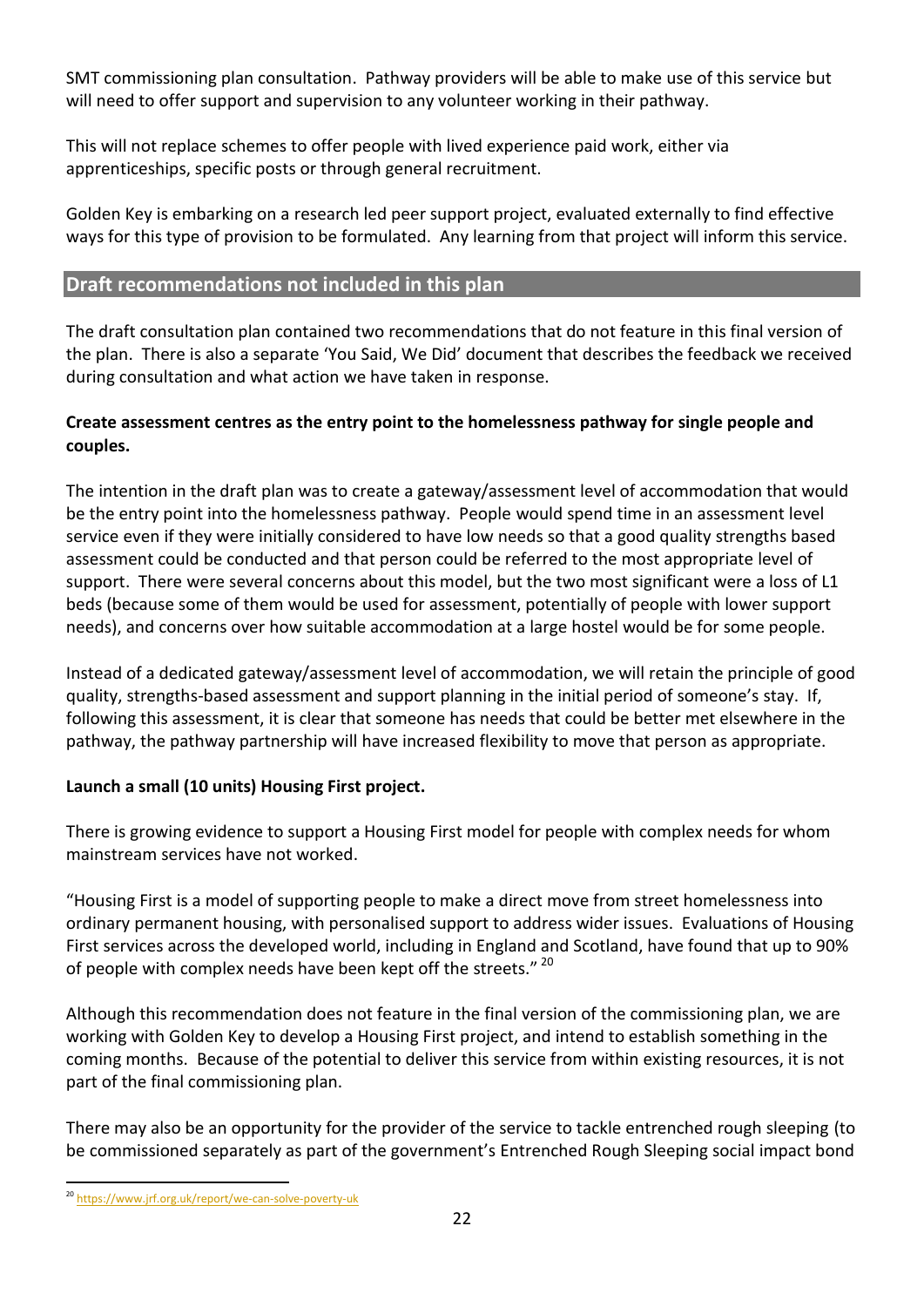funding) to establish a Housing First project. Because this is a payment by results contract, how the results are achieved will be up to the provider.

There is clearly demand for this kind of service, and is likely to far exceed 10. An advantage of Housing First is its potential to be scaled up if there is local evidence that it is an effective approach.

#### **Fund an expanded Assertive Contact and Engagement (ACE) service to specifically work in supported accommodation.**

Figures from providers show that 47% of current clients have some level of mental ill health, 50.1% of whom are not engaging with mental health services, meaning that 23.3% of total residents have mental ill health but are not engaged with support<sup>21</sup>. A consistent message from consultation with people who have used services is that homelessness affects their mental health but that this could have been improved with more support at the right time, either from secondary services, or from within the homelessness service itself.

The recommendation in the draft plan was to fund up to two posts in the ACE service, ring-fenced to work in supported accommodation. This final plan does not include that recommendation. Although there is widespread concern about access to secondary mental health services for people in homelessness services, there is very little agreement about how to solve this, and concern that a small service would not make the difference. There is also a risk that mental health support could be seen as external to the pathways, compromising the need for the pathways to build capacity to support people's mental health needs.

Without a clear idea of exactly what this proposal would achieve, it is difficult to justify funding it given that the consequence would be reduced funding directly to the homelessness services. Removing this proposal means that the money available to the pathway partnership is maximised, allowing those partnerships to use the funding as appropriate. This may include employing a psychologist or other mental health professional to work in the pathways, or working to improve the mental health skills and confidence amongst pathway staff.

We are working with Bristol Mental Health to establish an effective escalation route for people in mental health crisis and develop clear links to secondary services in order to address some of the concerns around access to secondary mental health services for people in homelessness services. Resolving some of these concerns remains a priority should there be the opportunity to bid for future funding.

 $\overline{a}$  $21$  These are figures provided by providers of family accommodation and Ls1-4 adult accommodation for June and July 2016.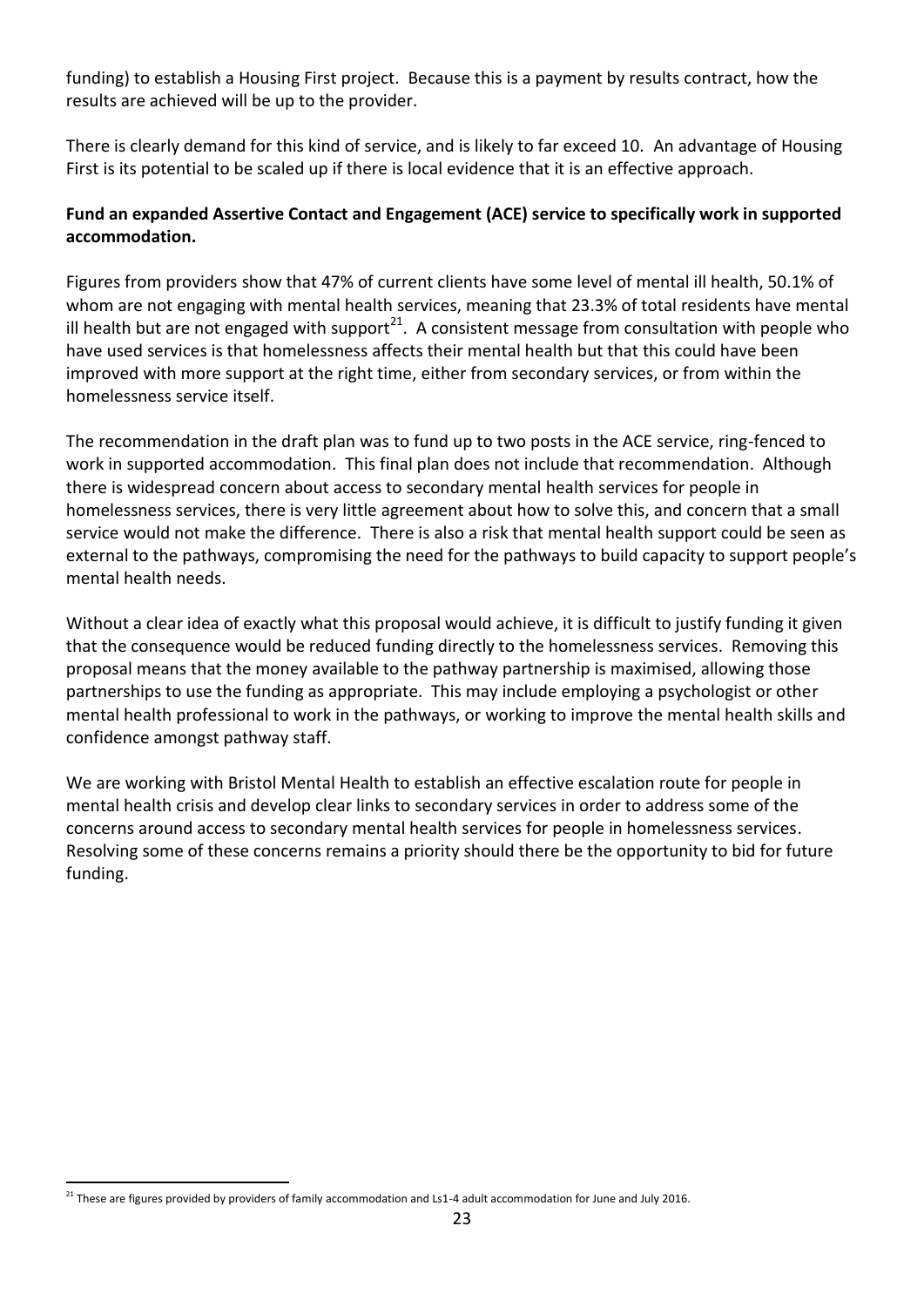# <span id="page-23-0"></span>Section E – Recommissioning Intentions

#### **What we will buy**

The proposals in this plan will lead to the following homelessness prevention and recovery services:

- Up to 190 units of accommodation with support for families
- Pathway 1: One pathway for men, including accommodation and support for single adults (22+) and couples
- Pathway 2: One pathway for men and women, including accommodation and support for single adults (22+) and couples
- Pathway 3: One pathway for women, including accommodation and support for single adults (22+) and couples
- A substance misuse accommodation pathway including accommodation and support
- A resettlement service to support people leaving the pathway in a planned way to prevent them from becoming homeless again
- A peer support service to work with people in preventing homelessness accommodation and people with substance misuse needs, to be procured as part of the Substance Misuse Team commissioning

#### **Process for recommissioning**

| <b>Service</b> | <b>Process</b>                                                      | <b>Timescale</b>              |
|----------------|---------------------------------------------------------------------|-------------------------------|
|                |                                                                     |                               |
| Family         | External family accommodation will be secured through a             | <b>Extend current</b>         |
| accommodation  | bespoke competitive framework/Dynamic Purchasing System             | contracts $-31$ <sup>st</sup> |
|                | (DPS). The procurement route will be finalised following a          | March 2018                    |
|                | linked review into young parents' accommodation and parent          |                               |
|                | and child assessment accommodation.                                 | Competitive process           |
|                |                                                                     | - Autumn/winter               |
|                | Current family and young parents' contracts will be extended        | 2017                          |
|                | until the new services are in place, by 1 <sup>st</sup> April 2018. |                               |
|                |                                                                     | New service in place          |
|                | Contracts will be for five years with the option to extend for up   | $-1st$ April 2018             |
|                | to a further two periods of one year each.                          |                               |
| Accommodation  | We will achieve successful distinct pathways by negotiation         | Development of                |
| pathways (men  | with current providers.                                             | partnership and               |
| only, mixed,   |                                                                     | proposal - May                |
| women only     | We will work with each pathway to develop a partnership             | 2017 to September             |
| and substance  | proposal about how they will deliver the pathway, achieve the       | 2017                          |
| misuse)        | relevant outcomes and provide value for money that could not        |                               |
|                | be achieved through a competitive open tender. Those                | Deadline for                  |
|                | proposals will then be assessed, and if they are considered to      | partnership                   |
|                | provide additional value for money, the partnership will be         | proposal - Mid                |
|                | offered the contract.                                               | September 2017                |
|                |                                                                     |                               |
|                | There will be one contract for each pathway.                        | Contract award -              |
|                |                                                                     | 28 <sup>th</sup> September    |
|                | If no partnership can be formed, or there is no evidence of this    | 2017                          |